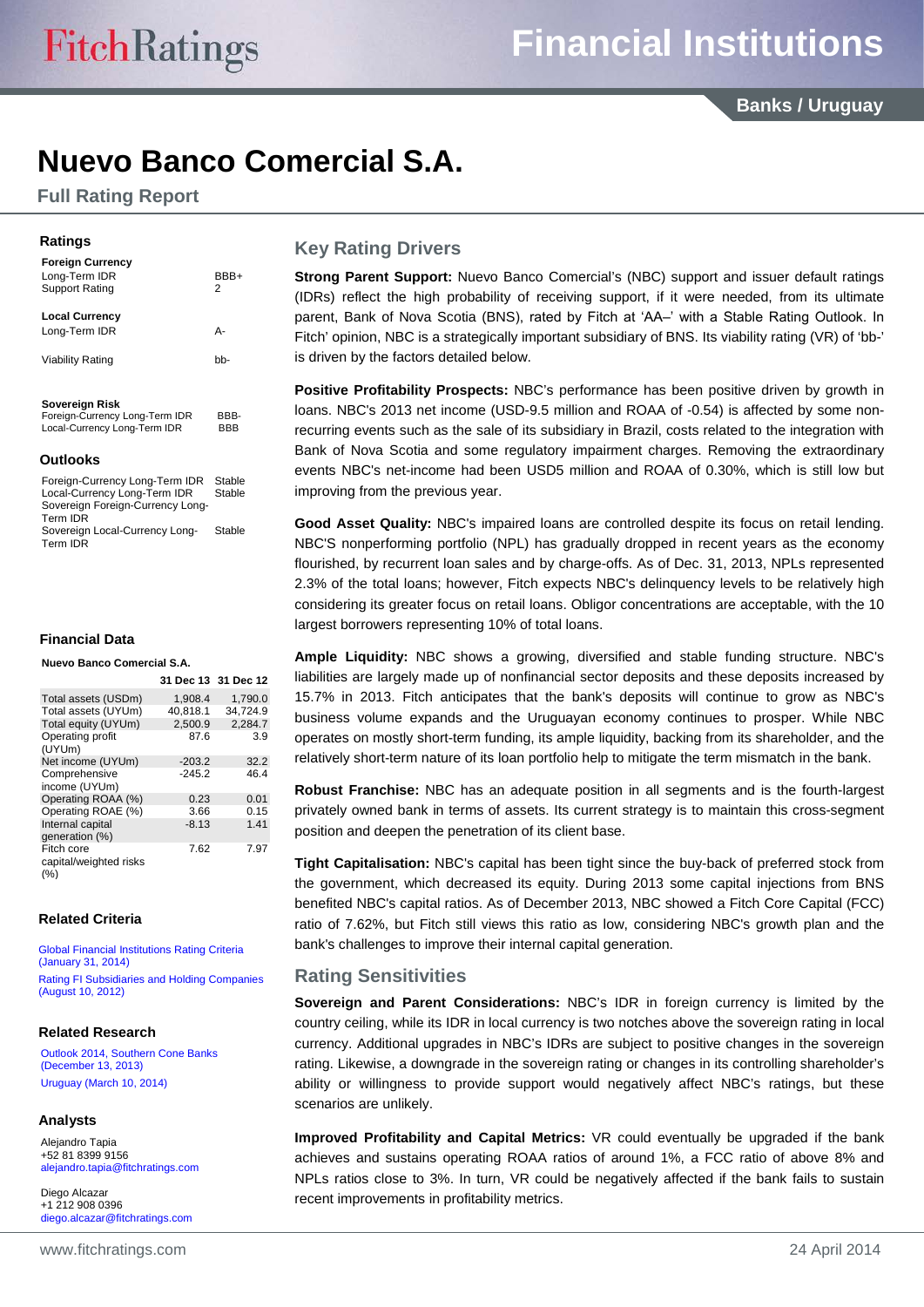ALL FITCH CREDIT RATINGS ARE SUBJECT TO CERTAIN LIMITATIONS AND DISCLAIMERS. PLEASE READ THESE LIMITATIONS AND DISCLAIMERS BY FOLLOWING THIS LINK: [HTTP://FITCHRATINGS.COM/UNDERSTANDINGCREDITRATINGS.](http://www.fitchratings.com/creditdesk/public/ratings_defintions/index.cfm?rd_file=intro#lmt_usage) IN ADDITION, RATING DEFINITIONS AND THE TERMS OF USE OF SUCH RATINGS ARE AVAILABLE ON THE AGENCY'S PUBLIC WEB SITE AT WWW.FITCHRATINGS.COM. PUBLISHED RATINGS, CRITERIA, AND METHODOLOGIES ARE AVAILABLE FROM THIS SITE AT ALL TIMES. FITCH'S CODE OF CONDUCT, CONFIDENTIALITY, CONFLICTS OF INTEREST, AFFILIATE FIREWALL, COMPLIANCE, AND OTHER RELEVANT POLICIES AND PROCEDURES ARE ALSO AVAILABLE FROM THE CODE OF CONDUCT SECTION OF THIS SITE. FITCH MAY HAVE PROVIDED ANOTHER PERMISSIBLE SERVICE TO THE RATED ENTITY OR ITS RELATED THIRD PARTIES. DETAILS OF THIS SERVICE FOR RATINGS FOR WHICH THE LEAD ANALYST IS BASED IN AN EU-REGISTERED ENTITY CAN BE FOUND ON THE ENTITY SUMMARY PAGE FOR THIS ISSUER ON THE FITCH WEBSITE.

Copyright © 2014 by Fitch, Inc., Fitch Ratings Ltd. and its subsidiaries. One State Street Plaza, NY, NY 10004.Telephone: 1-800-753-4824, Capacase State State State State State State State State State State State State Sta (212) 908-0500. Fax: (212) 480-4435. Reproduction or retransmission in whole or in part is prohibited except by permission. All rights reserved. In issuing and maintaining its ratings, Fitch relies on factual information it receives from issuers and underwriters and from other<br>sources Fitch believes to be credible. Fitch conducts a reasonable investigatio its ratings methodology, and obtains reasonable verification of that information from independent sources, to the extent such sources are available for a given security or in a given jurisdiction. The manner of Fitch's factual investigation and the scope of the third-party verification it obtains will vary depending on the nature of the rated security and its issuer, the requirements and practices in the jurisdiction in which the<br>rated security is offered and sold and/or the issuer is located, the availabil management of the issuer and its advisers, the availability of pre-existing third-party verifications such as audit reports, agreed-upon procedures letters, appraisals, actuarial reports, engineering reports, legal opinions and other reports provided by third parties, the availability of independent and competent third-party verification sources with respect to the particular security or in the particular jurisdiction of the issuer,<br>and a variety of other factors. Users of Fitch's ratings should unders issuer and its advisers are responsible for the accuracy of the information they provide to Fitch and to the market in offering documents and other reports. In issuing its ratings Fitch must rely on the work of experts, including independent auditors with respect to financial statements and attorneys with respect to legal and tax matters. Further, ratings are inherently forward-looking and embody assumptions and predictions<br>about future events that by their nature cannot be verified as facts. As a result, by future events or conditions that were not anticipated at the time a rating was issued or affirmed.

The information in this report is provided "as is" without any representation or warranty of any kind. A Fitch rating is an opinion as to the creditworthiness of a security. This opinion is based on established criteria and methodologies that Fitch is continuously evaluating and<br>updating. Therefore, ratings are the collective work product of Fitch and no individ in the offer or sale of any security. All Fitch reports have shared authorship. Individuals identified in a Fitch report were involved in, but are not solely responsible for, the opinions stated therein. The individuals are named for contact purposes only. A report providing a Fitch rating is neither a prospectus nor a substitute for the information assembled, verified and presented to investors by the issuer and its agents in<br>Connection with the sale of the securities. Ratings may be changed or withdrawn at an payments made in respect to any security. Fitch receives fees from issuers, insurers, guarantors, other obligors, and underwriters for rating<br>securities. Such fees generally vary from US\$1,000 to US\$750,000 (or the applic will rate all or a number of issues issued by a particular issuer, or insured or guaranteed by a particular insurer or guarantor, for a single<br>annual fee. Such fees are expected to vary from US\$10,000 to US\$1,500,000 (or t publication, or dissemination of a rating by Fitch shall not constitute a consent by Fitch to use its name as an expert in connection with any<br>registration statement filed under the United States securities laws, the Finan securities laws of any particular jurisdiction. Due to the relative efficiency of electronic publishing and distribution, Fitch research may be available to electronic subscribers up to three days earlier than to print subscribers.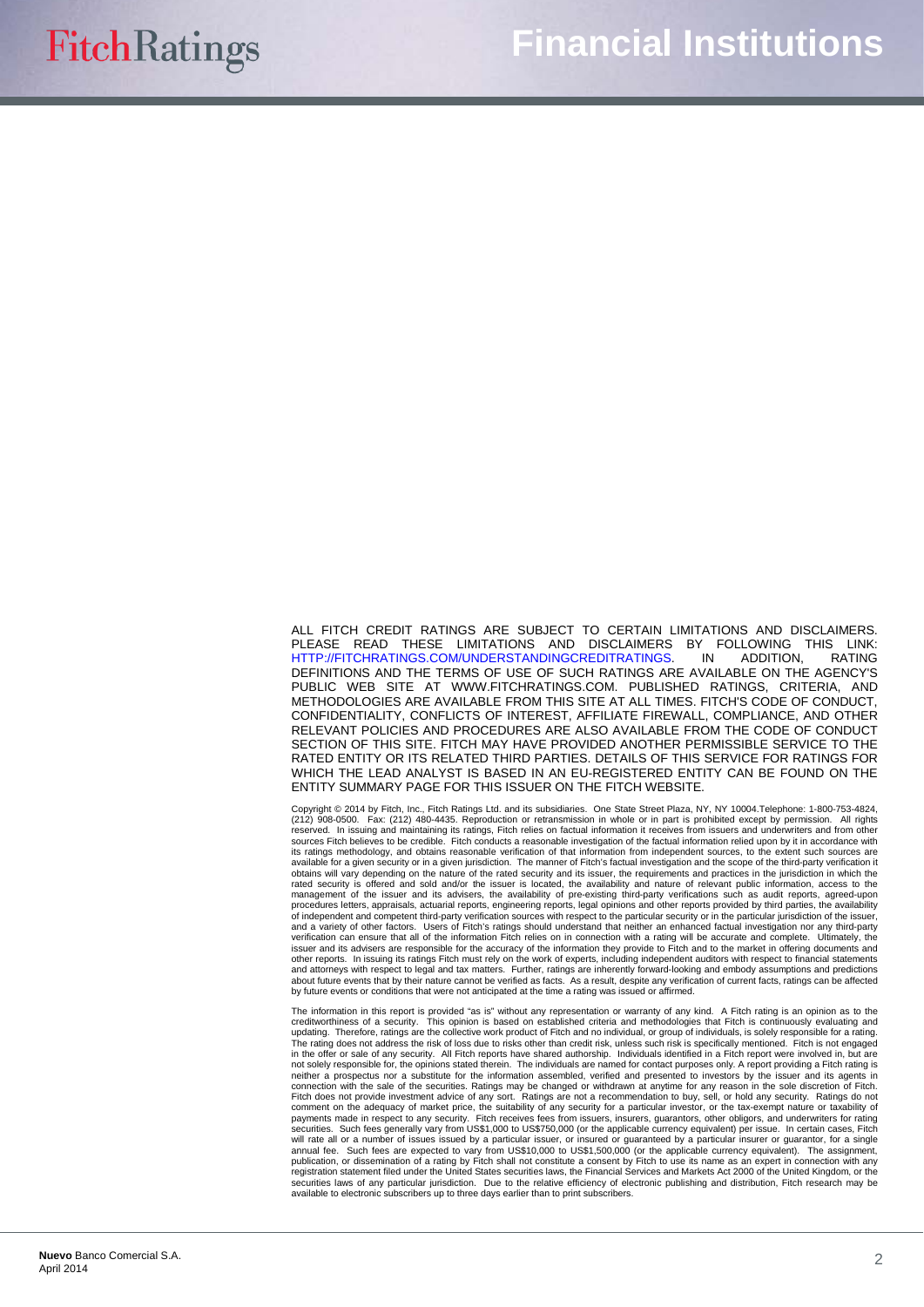# **Nuevo Banco Comercial S.A.**

**Informe Integral**

## **Calificaciones**

**Nacional**

Calificación Nacional de Largo Plazo AAA(uy)

**Perspectiva Nuevo Banco Comercial S.A:** Calificación Nacional Estable

## **Resumen Financiero**

#### **Nuevo Banco Comercial S.A.**

|                                  | 31/12/13 | 31/12/12 |
|----------------------------------|----------|----------|
| <b>Activos UYUm</b>              | 40.818   | 34.852   |
| Patrimonio UYUm                  | 2.793    | 2.503    |
| Resultado Neto<br><b>UYUm</b>    | $-203.2$ | 32.2     |
| ROAA Operativo (%)               | 0.23     | 0.01     |
| ROAE Operativo (%)               | 3.59     | 0.15     |
| Ratio de Capital<br>Ajustado (%) | 7.62     | 7.97     |

## **Criterios relacionados**

*Metodología registrada con el Banco Central del Uruguay*

#### **Informes relacionados**

*Perspectivas 2014, Bancos del Cono Sur*, Ene'2014

## **Analistas**

Darío Logiódice 5411 – 5235 - 8136 dario.logiodice@fixscr.com

María Fernanda Lopez 5411 – 5235 - 8100 mariafernanda.lopez@fixscr.com

## **Factores relevantes de la calificación**

**Soporte del accionista:** La calificación de Nuevo Banco Comercial (NBC) se basa en el respaldo que brinda The Bank of Nova Scotia (Scotiabank) a sus subsidiarias. Scotiabank posee el 100% de las acciones de NBC a través de la sociedad Scotia Uruguay Holdings S.A.

**Positiva tendencia en la rentabilidad:** El desempeño operativo de NBC registra una tendencia positiva impulsada por el crecimiento en el volumen de negocios, el mayor margen de intermediación, los mayores ingresos por servicios y los esfuerzos por mejorar su eficiencia, compensaron el incremento de los cargos por incobrabilidad. Estos factores han derivado en una mejora de su rentabilidad operativa (ROAA 0.09% a dic'12 y 1.07% a mar'13), no obstante aún son acotados.

Fitch espera que la rentabilidad del banco continúe mejorando con el crecimiento del volumen de negocios y por la estrategia de aumentar la venta cruzada de productos. Además, Scotiabank cubre centralizadamente las posiciones por la inversión en sus subsidiarias por lo que NBC redujo su posición neta en moneda extranjera y esto le quitará una importante volatilidad en sus resultados.

**Buena calidad de activos:** El stock de financiaciones vencidas (créditos con más de 60 días de atraso) se redujo considerablemente en los últimos años, favorecida por la mejor situación económica, la venta de cartera irregular (por aproximadamente USD15 millones en los últimos 12 meses) y los castigos de cartera (0.6% de las financiaciones promedios a dic'13). Al 31/12/13 la cartera irregular representaba el 2.29% del total y el 3.63% sin el efecto de la venta de cartera non-performing. La cobertura con previsiones es holgada (163%). Fitch estima probable que la morosidad de la cartera aumente gradualmente a medida que maduren los créditos de consumo, aunque permaneciendo en niveles saludables dado el bajo apetito de riesgo de las políticas de crédito del grupo al que pertenece.

**Holgada liquidez:** El fondeo de NBC lo constituyen principalmente los depósitos y su liquidez es buena (activos líquidos/depósitos y fondos de corto plazo: 39.7%).

**Buen posicionamiento nacional:** NBC cuenta con una fuerte presencia a nivel nacional en todos los segmentos y es el cuarto banco privado por activos. El plan estratégico actual se centra en conservar su posicionamiento en todos los segmentos y profundizar la penetración a su base de clientes.

**Capitalización ajustada:** A Dic'13 su patrimonio representaba el 6.84% del activo, y el Capital Ajustado representaba el 7.62% de activos ponderados por riesgo. Fitch considera que este nivel de capitalización es ajustado, por lo que monitoreará su evolución en el marco de los planes de crecimiento del banco. Asimismo, en su análisis Fitch considera la capacidad y disposición de Scotiabank para realizar, de ser necesario, los aportes que permitan sostener la capitalización de NBC.

## **Sensibilidad de la calificación**

**Soporte de su accionistas:** La Calificación Nacional de Largo Plazo podría bajar ante cambios en la capacidad y disposición a proveer soporte por parte de su accionista, sin embargo, este escenario es poco probable.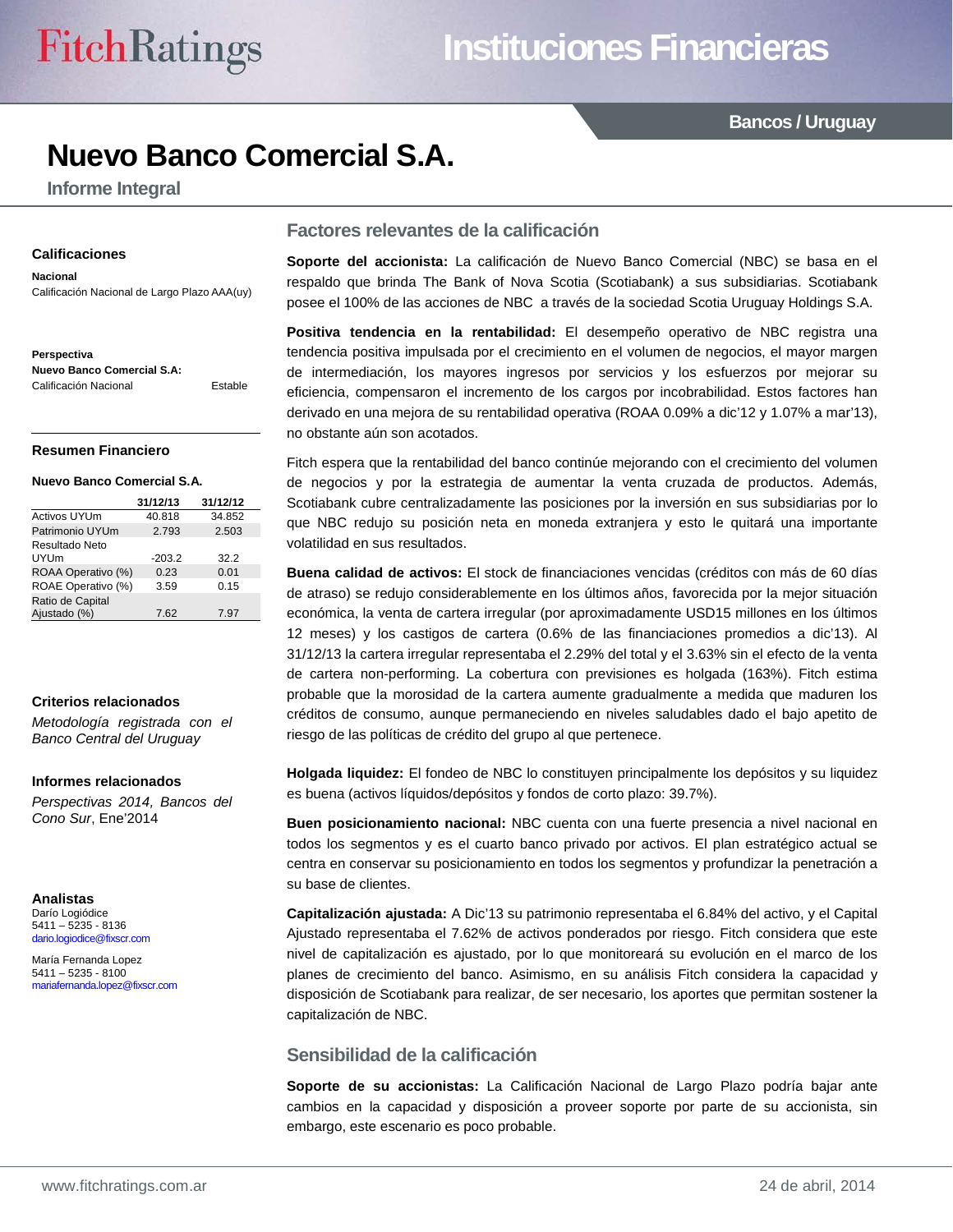## **Perfil**

NBC fue creado en 2003 con parte de los activos de Banco Comercial, Banco Montevideo y Banco Caja Obrera, entidades que habían sido suspendidas tras la crisis de 2002 y posteriormente liquidadas. El banco se constituyó con el Estado uruguayo como único accionista, con el objetivo de su posterior privatización. Inicialmente, NBC estuvo abocado a la organización de su negocio, a la gestión y recupero de los créditos adquiridos, a mantener la base de clientes y al manejo de su liquidez.

En junio'06 un consorcio de inversores liderado por Advent, y con participación de Morgan Stanley Alternative Investments, DEG (Sociedad Alemana de Inversión y Desarrollo) y FMO (Netherlands Development Finance Company), adquirieron el 60% del capital de NBC (estas acciones representan el 100% de las acciones ordinarias con derecho a votos) y el restante 40% quedó en poder del Estado en la forma de acciones preferidas.

El 3 de diciembre de 2010 se firmó entre Scotiabank y los accionistas privados de NBC, un contrato de compraventa del 100% de las acciones ordinarias del banco, que se efectivizó el 28/06/11, luego de las correspondientes aprobaciones regulatorias.

Sobre las acciones preferidas en poder del estado uruguayo, durante 2012 NBC rescató la totalidad de las mencionadas acciones, quedando el 100% de la participación accionaria del banco en manos de Scotiabank, de las cuales UYU292,5 millones son acciones preferidas.

Con el ingreso de Scotiabank se produjo el cambio completo del directorio de NBC (ver abajo) y se mantuvo buena parte de la plana gerencial, incorporando funcionarios procedentes de empresas del Grupo. Durante el primer año, el banco fue monitoreado y reportaba a la subsidiaria del grupo alocada en Perú, pero desde ene'13 NBC reporta directamente a la casa matriz en Toronto, lo cual también derivó en el nombramiento de un nuevo Country Head.

La estrategia de Scotiabank inicialmente se centra en la integración de NBC dentro del Grupo utilizando la metodología que empleó en los diferentes países donde adquirió entidades. El proceso contempla el respeto por la cultura y forma de trabajo local pero adaptando los controles y riesgos acordes a las políticas del Grupo e incorporando gradualmente la cultura Scotiabank mediante capacitaciones e intercambios con otras filiales del Grupo.

El objetivo estratégico es ganar cuota de mercado potenciando significativamente el área de banca corporativa y la tesorería aprovechando la fortaleza del Grupo y explotando más agresivamente los segmentos de PYMES y consumo, en los que NBC es uno de los líderes del mercado, mediante una segmentación más detallada de su amplia base de clientes. De esta forma, el banco busca ampliar significativamente su oferta de productos para todos los segmentos de manera de incrementar la venta cruzada. Uno de las primeras tareas a las que se abocó el banco para poder lograr estos objetivos es estabilizar el sistema integral bancario que implementó durante 2010 con numerosos inconvenientes que ha logrado en forma satisfactoria.

Al 31/12/13 NBC contaba con 38 sucursales y 720 empleados; es un fuerte comercializador de tarjetas de crédito (Visa, MasterCard y American Express). Con respecto a la subsidiaria en Brasil (NBC Bank Brasil S.A.), el 5 de noviembre de 2013, NBC vendió la totalidad del paquete accionario a Banco Continental S.A.E.C.A. de Paraguay por USD14.5 millones, que derivó en una ganancia contable de USD9.35 millones (equivalente a UYU200.6 millones) que se exponen dentro de los ingresos no recurrentes (línea 25) del estado de resultados en el anexo estadistico.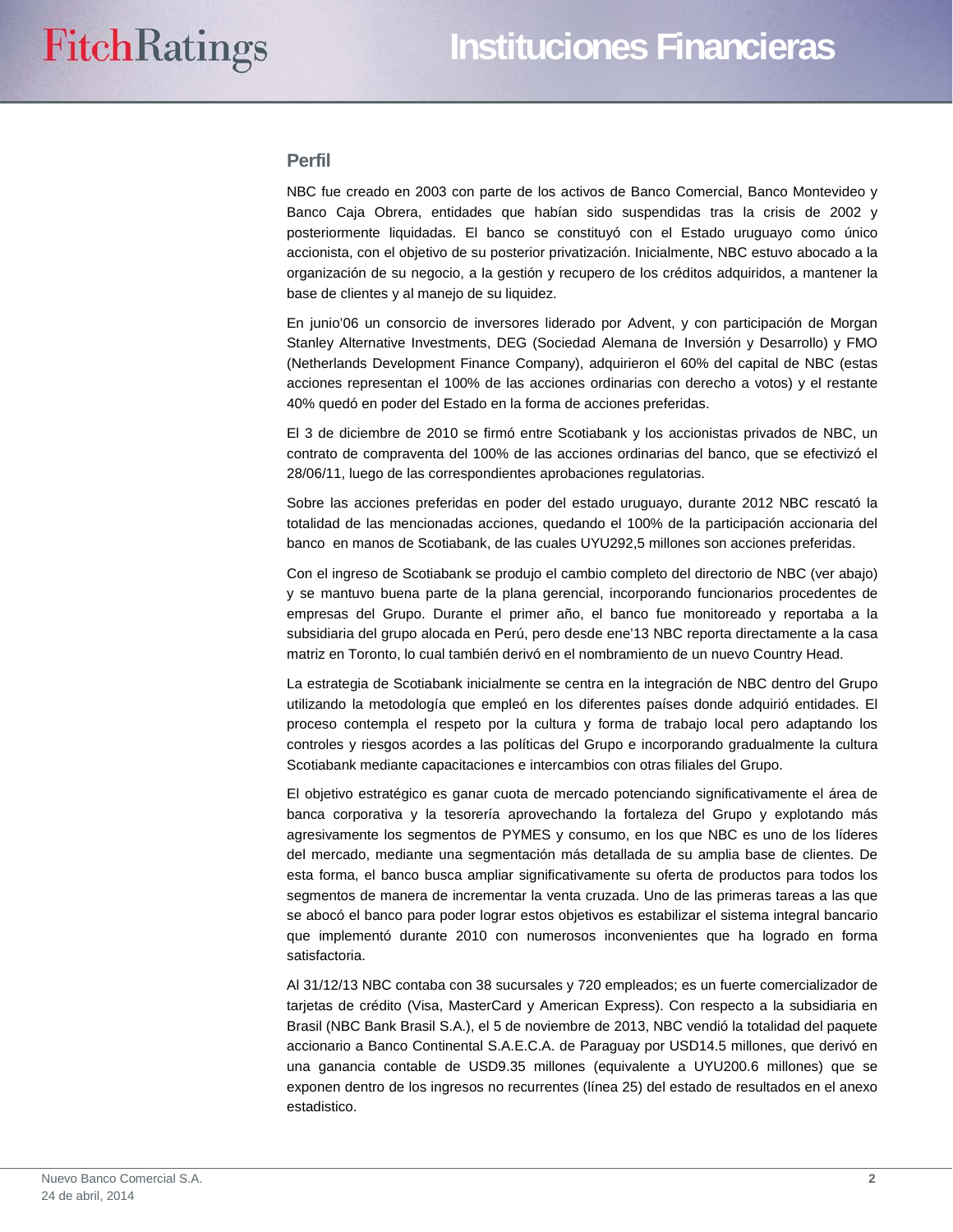### **Gobierno Corporativo**

Fitch considera que el gobierno corporativo de NBC es adecuado teniendo en cuenta su composición accionaria, los estándares del Scotiabank a nivel mundial y la normativa local. El máximo órgano de administración de NBC es el Directorio, que está conformado actualmente por 7 miembros sin funciones ejecutivas. Cabe destacar que no existen miembros independientes, hecho que, si bien no es exigido por la regulación local, es considerado negativo por Fitch.

Los comités permanentes del directorio son el Comité de Auditoría, el de Activos y Pasivos (ALCO) y el Comité de Control de Riesgos. El Comité de Auditoría, que se reúne trimestralmente, está formado como mínimo por 2 miembros del directorio que no realicen actividades de gestión, el gerente general, el auditor general interno, el oficial de cumplimiento y un miembro de la comisión fiscal.

#### **Estado de cuentas**

Los estados contables han sido preparados de acuerdo con las normas contables dictadas por el BCU. Nuestro análisis de la entidad se basa en los estados contables hasta el 31.12.13, con revisión a cargo del estudio KPMG, que entiende que los mismos presentan razonablemente, en todos sus aspectos importantes, la situación patrimonial de Nuevo Banco Comercial S.A. Adicionalmente, Fitch ha tenido acceso a información no auditada proporcionada por la gerencia del banco, que entiende suficiente para evaluar la situación actual del banco.

## **Desempeño**

## **Entorno operativo**

El sistema financiero uruguayo continúa consolidando la tendencia positiva observada en los últimos años, que acompaña el prolongado ciclo positivo de la economía y las medidas que han tomado las autoridades para fortalecerlo. El volumen de actividad de los bancos privados ha crecido sostenidamente y la morosidad se mantiene en niveles históricamente bajos. La liquidez y solvencia continúan siendo muy sólidas.

Acompañando esta evolución, la rentabilidad del sistema financiero sigue siendo una de sus principales debilidades, especialmente en el caso de los bancos privados. Los ingresos operativos progresan acompañando el mayor volumen de actividad, pero los resultados se vieron afectados en los últimos años por la presión sobre sus márgenes por las bajas tasas de interés internacionales, que perjudica el rendimiento de los depósitos de las entidades uruguayas en bancos extranjeros, los holgados niveles de liquidez y el impacto de las variaciones del tipo de cambio sobre la posición en moneda extranjera que es característico del sistema y representaba aproximadamente un 30% del patrimonio del sistema bancario a junio'13.

Fitch espera que la expansión del crédito se mantenga en los próximos dos años, dado el aún bajo nivel que representa el crédito al sector privado sobre el PBI (23.5% al 31/12/12) y las perspectivas de crecimiento de la economía (3.95% en 2014 y 2015), aunque a un menor ritmo.

#### **Desempeño de la entidad**

El desempeño operativo de NBC registra una tendencia positiva impulsada por el crecimiento en el volumen de negocios, el mayor margen de intermediación, los mayores ingresos por servicios y los esfuerzos por mejorar su eficiencia, compensaron el incremento de los cargos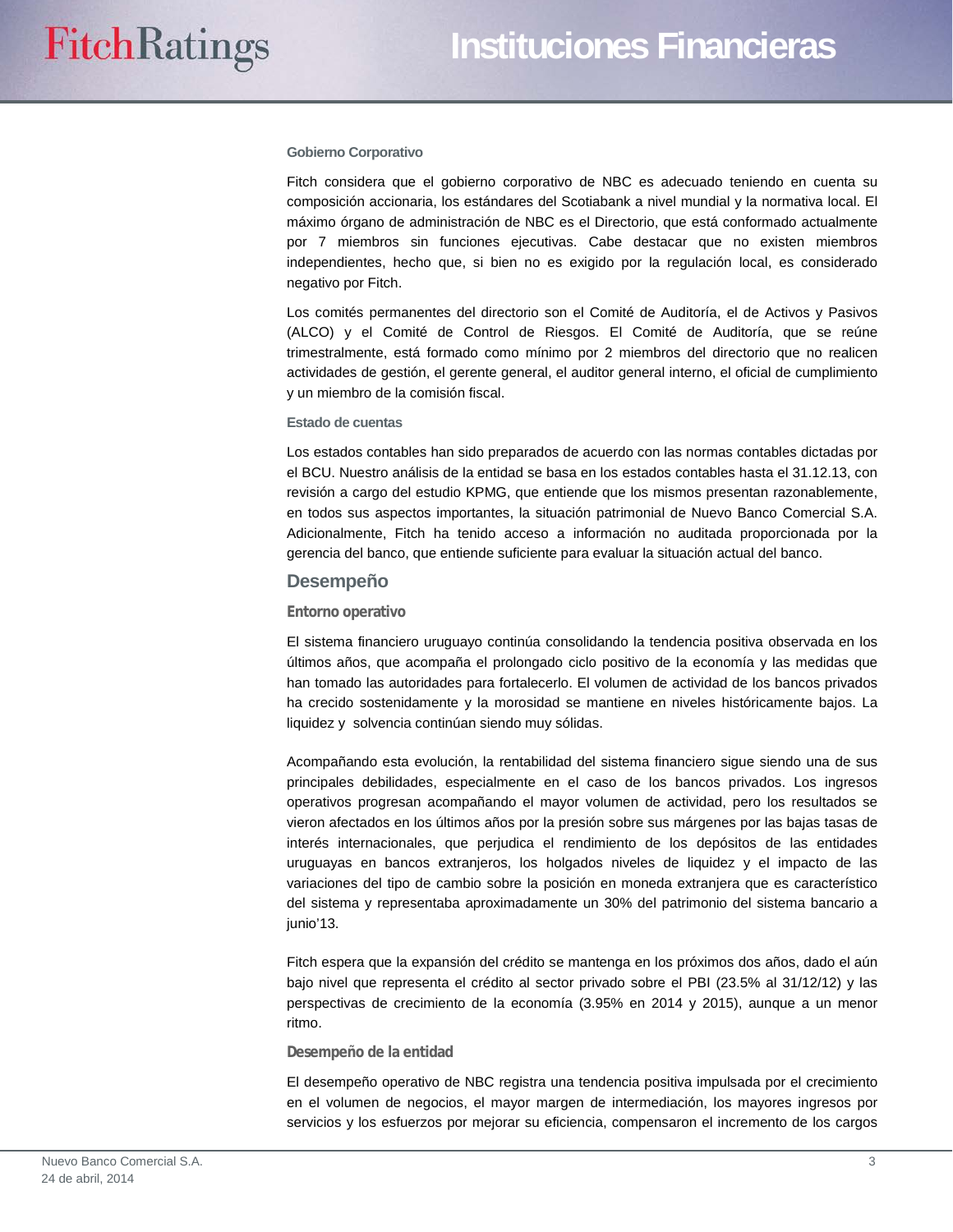por incobrabilidad (vease apartado "Cargos por Incobrabilidad"). Estos factores han derivado en una mejora de su rentabilidad operativa (ROAA 0.09% a dic'12 y 1.07% a mar'13), no obstante aún son acotados.

Fitch espera que la expansión del banco se mantenga en los próximos años y que su rentabilidad continúe mejorando con el crecimiento del volumen de negocios y por la estrategia aumentar la venta cruzada de productos. Adicionalmente, la política de Scotiabank es cubrir centralizadamente en la casa matriz las posiciones por la inversión en sus subsidiarias por lo que NBC ha reducido su exposición neta en moneda extranjera y esto le quitará volatilidad a sus resultados.

#### **Ingresos operativos**

Los ingresos por intereses aumentaron un 38.7% en 2013, producto del crecimiento en el stock de financiaciones y el mayor spread de tasas promedio en el ejercicio, que se vio reflejado en un incremento del margen financiero sobre activos rentables de NBC al 8.45% (6.83% a dic'12). Fitch considera que NBC conservará un adecuado margen de intereses sustentado en su apropiado mix de crédito con especial orientación a la banca retail y PYME, y a que el escenario de tasas de interés más alta se mantenga en el corto plazo dado el objetivo de política monetaria del BCU de conservar bajos niveles de inflación.

Desde hace unos años, el banco definió como objetivo estratégico aumentar la venta cruzada de productos a su amplia base de clientes en la búsqueda de generar mayores ingresos por servicios. Adicionalmente, desde el ingreso de Scotiabank, el banco busca potenciar aún más esta fuente de ingresos ampliando significativamente la oferta de productos para todos los segmentos. Esto se ha visto reflejado en el continuo crecimiento de los ingresos netos por servicios (+8.48%) durante 2013, impulsado por la operatoria de tarjetas de crédito. Fitch estima que el banco aún presenta margenes de penetración sobre su base de clientes que le permitan diversificar sus fuentes de ingresos que robustezcan su rentabilidad.

La línea 14 "Otros Ingresos Operativos", en el Anexo, se compone principalmente de diferencias de cambio por valuación de activos y pasivos y por arbitraje, por UYU 171 millones y ganancias diversas por UYU99.1.

#### **Gastos no financieros**

El banco muestra un nivel de gastos elevado (gastos/ingresos: 86.3% a dic'13). Si bien, la eficiencia de la entidad mejora respecto de 2012, esto es producto en mayor medida de unos egresos por única vez (USD14 millnes) que la entidad tuvo que afrontar en el ejercicio pasado (vease informe de calificación del 26/04/2013) que implicóun deterioro de la eficiencia en 2012; y en parte a la mayor generación de ingresos en 2013. A dic'13 la eficiencia de entidad se conserva dentro de su promedio histórico (87.78%), aunque por encima de la media de entidades bancarias privadas del sistema financiero uruguayo (79.3%).

Desde la adquisición por parte de Scotiabank, se formó un comité de eficiencia de manera de controlar muy estrictamente los gastos y mejorar los indicadores de eficiencia. En este sentido, en 2013 la entidad llevó a cabo un plan de retiro voluntario que implicó una erogación de UYU517.3 en el ejercicio, que se contabilizo como un egreso no recurrente (línea 26 del estado de resultados del anexo estadístico). Fitch considera esta medida puede mejorar la eficiencia del banco, aunque por las características propias del mercado y que a que muchos de los gastos son inflexibles a la baja, se estma que mejoras significativas en la eficiencia vendría por un aumento de la productividad y de los ingresos.

**Cargos por incobrabilidad**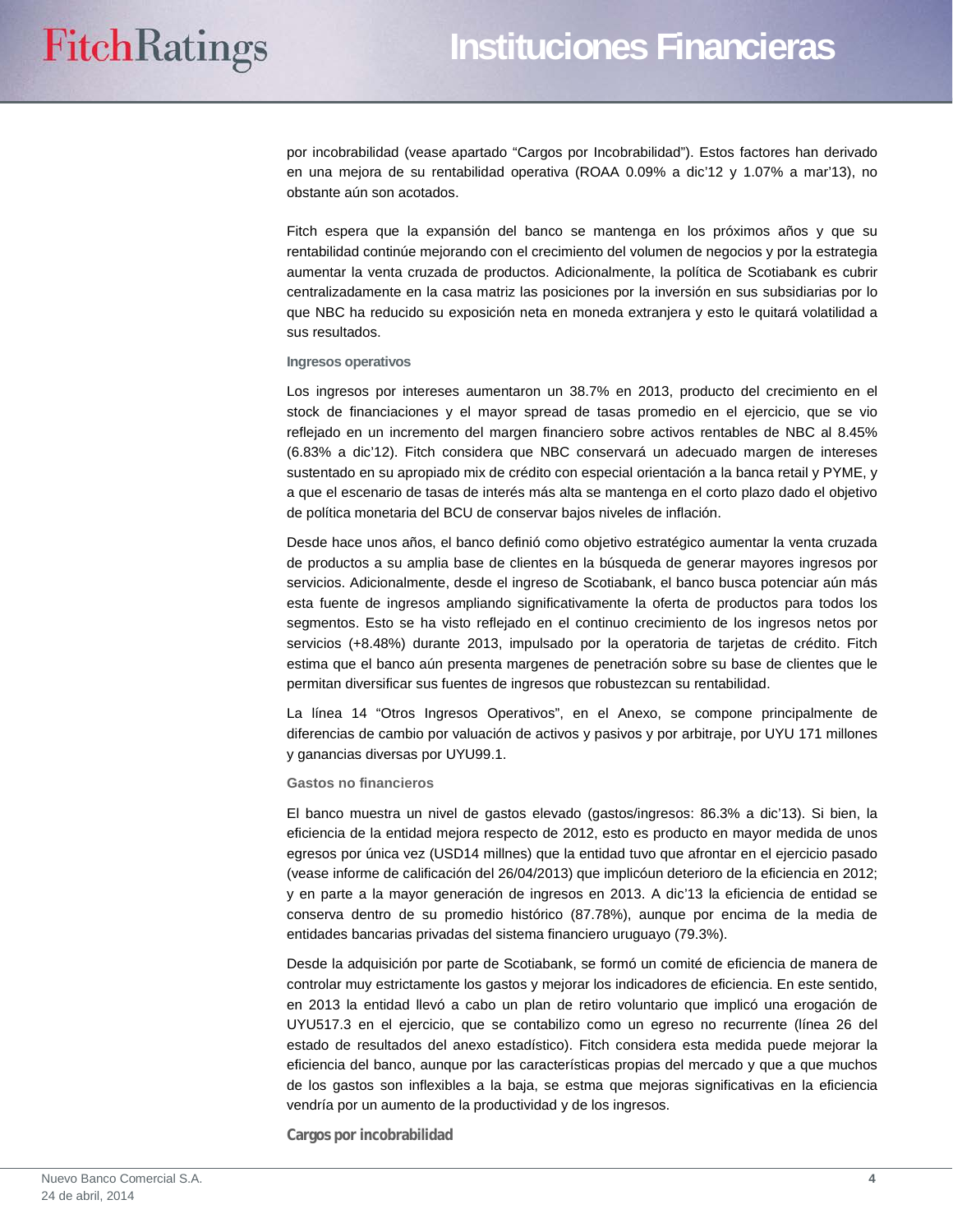En 2013 los cargos por incobrabilidad aumentaron 14 veces respecto del ejercicio anterior como consecuencia de varios factores: i) el elevado volumen de desafectaciones de previones (estadísticas) en 2012 que hizo que los cargos por incobrabilidad netos de ese año fueran históricamente bajos; ii) las Empresas Administradoras de Crédito, por normativa del BCU, comenzarón a reportar el estado de sus deudores a la Central de Riesgo lo que derivó en que las entidades bancarias tuvieran que realizar mayores previsiones por la norma de "arrastre" para la categorización de los deudores; iii) los bancos, por exigencia del BCU tuvieron que previsionar la totalidad del titulo de deuda de la Caja de Jubilaciones y Pensiones Bancarias (por aproximadamente USD2 milones); y iv) el crecimiento de la cartera de préstamos que también genera mayores cargos por previsiones.

Los cargos representaron el 1.81% del total de préstamos promedio, acorde con los niveles observados entre 2009 y 2011, sin embargo, está muy por encima del promedio de los bancos privados (0.67% a dic'13), producto del mayor peso de la banca individuo y pymes en la cartera de NBC en comparación al resto de los bancos.

## **Administración de riesgos**

Debido a la actividad que desarrolla el banco, su principal riesgo es el de crédito. El riesgo de mercado de las actividades bancarias de NBC es moderado y principalmente se compone de riesgo de tipo de cambio, producto de la alta dolarización de sus activos y pasivos.

La institución cuenta con un Modelo de Gestión Integral de Riesgos, el cual documenta las políticas, procedimientos, estructura, roles y responsabilidades para la identificación, divulgación y tratamiento de los riesgos de la entidad. El Comité de Control de Riesgos, gestiona los riesgos de crédito, mercado, liquidez, país, operacional, reputacional y de cumplimiento. Sus principales funciones son aprobar las políticas y la organización para la gestión integral de riesgos, definir el nivel de tolerancia y el grado de exposición al riesgo y asegurar que la alta gerencia gestione cada riesgo en forma consistente con las estratégicas y políticas.

Adicionalmente, desde el ingreso de Scotiabank se implementó un sistema de reportes matriciales por los que cada área de NBC reporta al Grupo Scotia.

## **Riesgo crediticio**

La Gerencia de Créditos y Recupero basa su análisis en la capacidad de repago de los clientes utilizando un sistema de análisis y proyecciones financieras para créditos a empresas, que incorpora stress testings, consideración de diferentes escenarios, y análisis univariantes, multivariantes y elasticidades. Para los créditos a personas se aplica en toda la red una herramienta de evaluación de reglas expertas, una de estas reglas siendo scoring, específicamente para este tipo de cartera.

A nivel de la cartera en su conjunto, el banco cuenta con un modelo de stress de carteras y proyección de previsiones por deudores incobrables, el cual incluye además la posibilidad de efectuar un análisis del impacto en los resultados ante escenarios de diferente adversidad.

Los préstamos brutos de NBC crecieron un 17% respecto del año anterior, impulsados por las financiaciones al sector no financiero (88.8% del total de préstamos a dic'13). El stock de financiaciones al sector no financiero (SNF) conserva un adecuado mix por línea de negocio (46.2% coporativos, 28.8% PYMES y 25% personas). Fitch estima probable que la participación de la cartera retail (Pymes y Personas) aumente su participación en el total de financiaciones a mediano plazo, en línea con la estrategia del banco de robustecer su rentabilidad.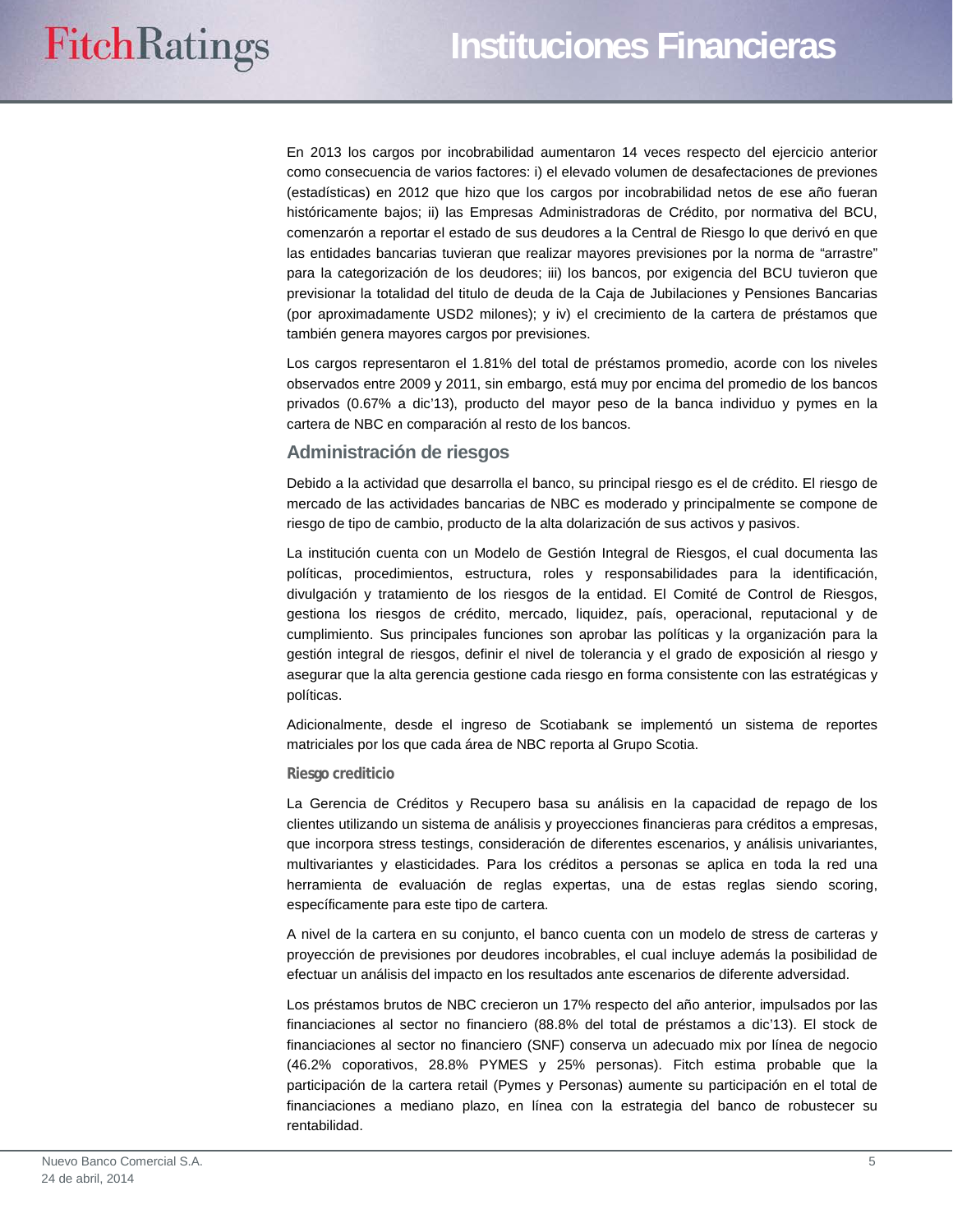La dolarización de la cartera de créditos de NBC ha disminuido lentamente en los últimos años (2012: 60% vs 2008: 79%) por el fuerte crecimiento del crédito al consumo y Fitch espera que se mantenga esta tendencia de manera muy gradual y que la mayor parte de la cartera siga siendo denominada en dólares, especialmente en la medida que las fianciaciones al segmento corporativo conserve su alta particiapción en el stock de financiaicones.

Por su parte, el 90% de la cartera correspondía a financiaciones a residentes al 31/12/13, nivel considerablemente mayor al promedio del sistema financiero, de acuerdo a la estrategia del banco de focalizarse en actividades con clientes locales. Sin embargo, en la medida que el banco lleve a cabo su objetivo de potenciar la Tesorería, la cartera de créditos de no residentes debería comenzar a aumentar.

Los niveles de concentración de deudores de la cartera son aceptables. A diciembre'13, los diez mayores representaban el 10.0% del total, registrando una gradual atomización de sus riesgos (15% a 2009) por la mayor participación del crédito al consumo.

El stock de financiaciones vencidas (créditos con más de 60 días de atraso) se redujo considerablemente en los últimos años, favorecida por la mejor situación económica, la venta de cartera irregular (por aproximadamente USD15 millones en los últimos 12 meses) y los castigos de cartera (0.6% de las financiaciones promedios a dic'13). Al 31/12/13 la cartera irregular representaba el 2.29% del total y el 3.63% sin el efecto de la venta de cartera nonperforming. La mayor morosidad de las financiaciones proviene de los préstamos a personas (6.9% a dic'13, y 12.1% sin el efecto de la venta de cartera), mientras que los crédtios al segmento pyme y coporativo conservan bajos niveles de mora (1.7% y 0.2% respectivamente).

Fitch considera que los niveles de morosidad de NBC son bajos teniendo en cuenta su perfil claramente minorista en comparación al sistema financiero uruguayo y que es posible que la cartera vencida aumente gradualmente a medida que maduren los créditos de consumo pero que se mantenga en niveles saludables, dado el bajo apetito de riesgo de las políticas de crédito del grupo al que pertenece.

Las normas de clasificación de deudores establecidas por el BCU incluyen criterios subjetivos y stress tests muy ácidos que derivan en ratios de cartera en las categorías 3, 4 y 5 muy elevados para casi todas las entidades. A pesar de esto, una muy alta porción de esta cartera está al día en el pago de sus obligaciones, lo que se evidencia en los bajos niveles de cartera vencida. La cartera en las tres categorías de mayor riesgo de NBC al 31/12/2013 alcanzaba al 6.1% del total (6.0% a dic'12), conservando niveles históricamente mínimos.

El nivel de previsiones de NBC es bueno, y si bien se observa una tendencia descendente en sus niveles de previsiones al igual que en el resto de bancos privados, producto del cambio normativo, Fitch estima que la cobertura con previsiones conserve los actuales niveles e incluso ligeramente superiores en el corto plazo. Las previsiones cubren un apropiado 3.75% del total de créditos, el 163% de la cartera vencida y el 47% de la cartera clasificada en las categorías 3, 4 y 5. Adicionalmente, la cartera en las tres categorías de mayor riesgo cuenta con garantías computables que representan un 31.1% y los castigos de cartera se mantienen en niveles muy bajos (0.56% de la cartera a diciembre'13).

Las colocaciones interbancarias se realizan fundamentalmente en entidades financieras del exterior con elevada calificación internacional (97% del total) y en entidades locales (3%).

La cartera de inversiones de NBC representa el 5.2% del total de activo y está compuesta mayor mente por títulos emitidos por el BCU (90.5% del total), titulos del soberano o empresas del sctor público (9.5%) y el resto en titulos de deuda del Gobierno de Estados Unidos y en valores privados.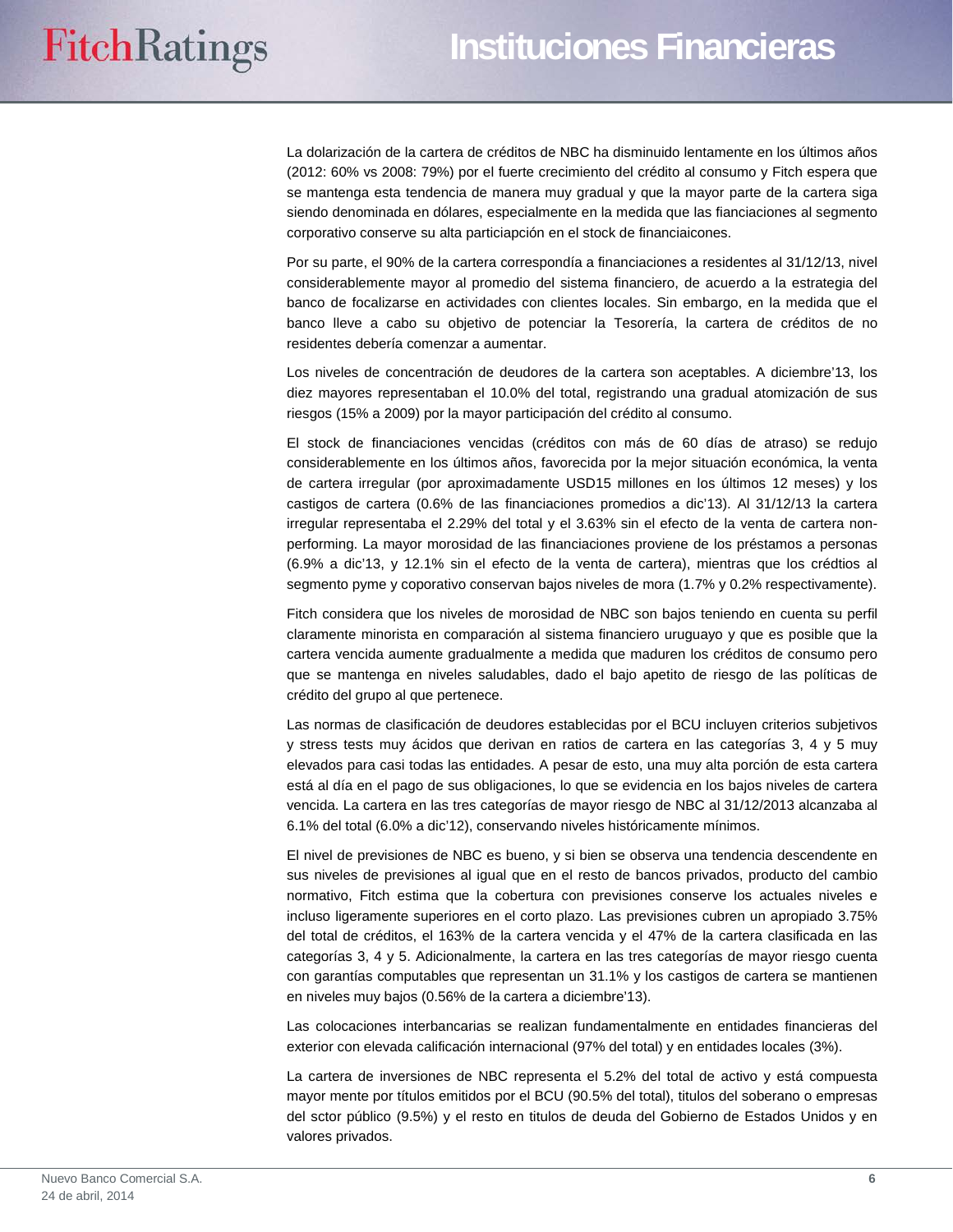## **Riesgo de mercado**

La administración y el control de los riesgos de mercado depende de la Gerencia de Riesgos y Recuperación de Activos. El departamento de riesgos de mercado se encarga de identificar, medir, anticipar y gestionar la exposición a los riesgos de mercado a los que se expone el banco, controlando que se encuentren dentro de los límites definidos por el Directorio. El banco gestiona los riesgos derivados de sus actividades en los mercados financieros de acuerdo a los principios, políticas, procedimientos y mecanismos de control que utiliza el Grupo a nivel mundial.

Para medir y gestionar el riesgo de tasa de interés estructural se realiza un análisis de la brecha entre activos y pasivos sensibles a variaciones en las tasas de interés, se analiza la duration, duration modificada y tasa implícita del balance, se evalúa el impacto de movimientos en las tasas de interés sobre el valor económico del patrimonio y sobre el margen financiero.

Si bien el balance de NBC al igual que el resto de la entidades financieras uruguayas registra un alta dolarización, su exposición al riesgo cambiario es limitado puesto que por política del Grupo Sotia la exposición al riesgo de moneda de la subsidiaria es cubierta por la casa matriz. A diciembre'13, NBC contaba con una posición neta activa de USD 5.2 millones (3.98% del patrimonio).

En cuanto a activos y pasivos con cláusulas de reajustes, ya sea por unidades indexadas (UI) o por el índice de precios al consumidor, NBC conservaba a dic'13 una posición activa neta de UYU2.576 millones (92.2% del patrimonio), lo que minimiza el riesgo que podría tener un escenario de mayores niveles de inflación sobre el margen financiero del banco.

El banco no asume riesgo por operaciones con derivados, que se realizan para cobertura, o por cuenta y orden de clientes.

#### **Riesgo operacional**

NBC cuenta con una unidad especializada de Riesgo Operativo que depende de la Gerencia de Control y Cumplimiento. Adicionalmente, el comité de riesgo operativo se encarga de proponer al Directorio los objetivos, lineamientos y políticas para la administración del riesgo operacional, aprobar la metodología y procedimientos para identificar, medir, vigilar, limitar, controlar, informar y revelar los distintos tipos de riesgos operacionales, monitorear el cumplimiento oportuno de las acciones correctivas instrumentadas. El banco cuenta además con una base de pérdidas operativas y ha implementado indicadores de riesgo operacional.

Finalmente, el banco ha establecido políticas y procedimientos para el manejo del riesgo reputacional que permitan minimizar dicho riesgo, las cuales están recopiladas en el manual de riesgo reputacional. Además cuenta políticas corporativas y pautas de conducta en los negocios y todo el personal debe cumplir también con las pautas del Grupo Scotiabank.

## **Fuentes de fondos y capital**

## **Fondeo y liquidez**

El pasivo de la entidad está compuesto fundamentalmente por depósitos del sector no financiero que representan el 81.7% del activo a Dic'13. Durante el año, estos depósitos aumentaron un 15.7% medidos en pesos, en dólares (moneda en que están denominados el 68.5% del total) el crecimiento fue de 12.4%. El banco planea continuar enfocando su estrategia de fondeo en la captación de depósitos, proyectando crecer un 11% en 2014. Fitch espera que la captación de depósitos del banco acompañe la expansión en el volúmen de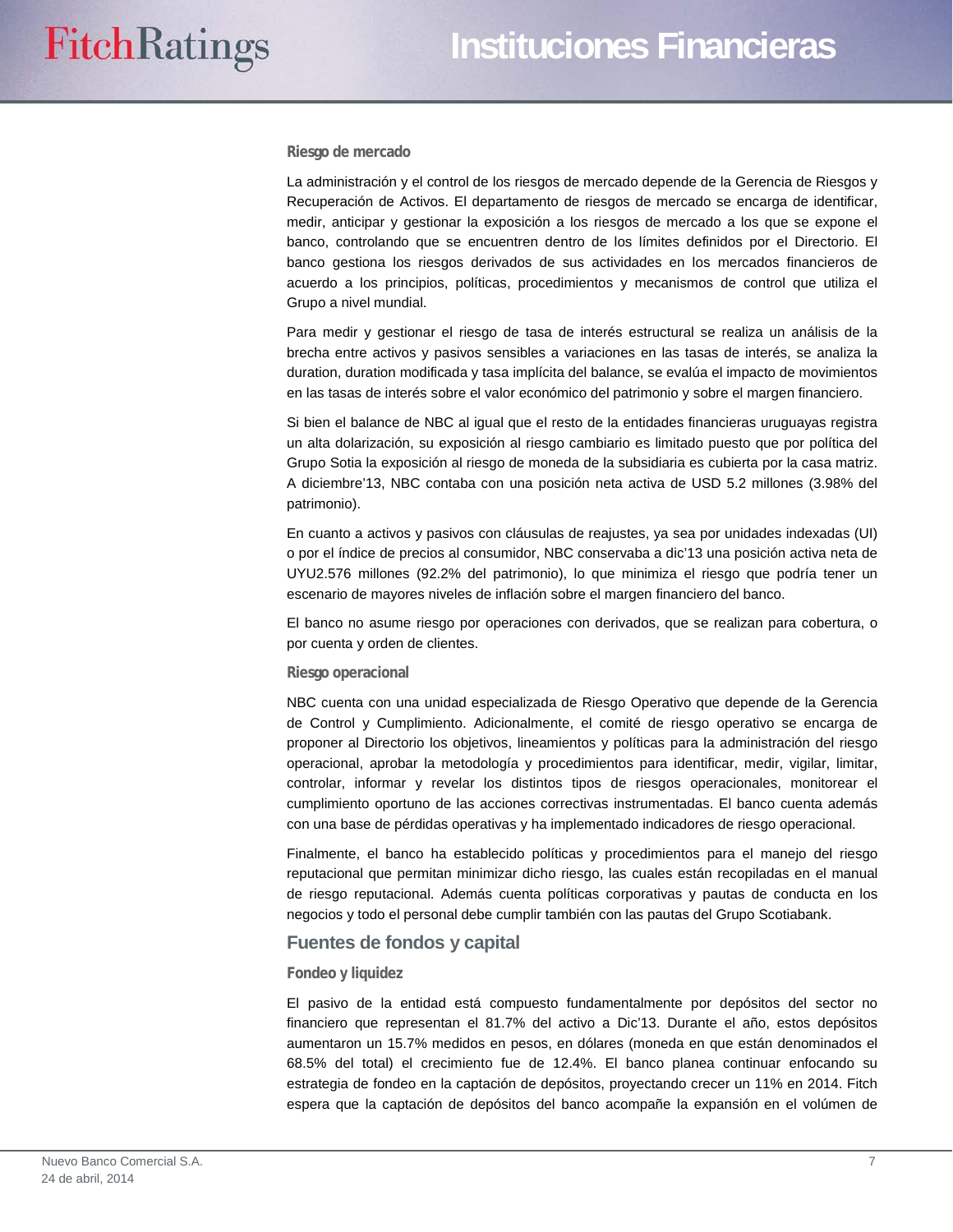negocios de NBC y el buen desempeño de la economía uruguaya, con bajo desempleo y una marcada mejora en el ingreso por habitante.

A dic'13, el 89% de los depósitos de NBC correspondían a residentes, proporción significativamente mayor al promedio del sistema financiero como consecuencia del histórico foco estratégico del banco en clientes residentes. Sin embargo, a partir del ingreso de Scotiabank es esperable que aumente la operatoria de NBC con no residentes. Las colocaciones muestran una adecuada diversificación por depositante reflejando el prerfil minorista, los diez mayores representaban el 6% del total y los 50 mayores, el 14%.

Si bien su fondeo es a corto plazo, la amplia liquidez del balance, el soporte de su accionista y el relativo corto plazo de su portafolio de préstamos (75% del portafilio vence dentro de los 12 meses), ayudan a mitigar el descalce estructural de plazos del banco.

NBC cuenta con una holgada liquidez, en parte por los elevados encajes impuestos por el BCU, aunque el banco trata de administrarlos de la forma más eficiente posible a fin de maximizar la rentabilidad de dicha liquidez. Fitch espera que la tendencia en el crecimiento de préstamos se mantenga de la mano de la expansión del banco en los próximos años, aunque a menor ritmo, pero considera que la liquidez se mantendrá en niveles adecuados. El banco cuenta con una fuente adicional de fondos provenientes del Grupo en caso de necesitarlos. Al 31/12/13, los activos líquidos (disponible, valores disponibles para la venta y los créditos al sector financiero) representaban el 39.7% del total de depósitos y fondos de corto plazo.

El banco cuenta con un plan de contingencia de liquidez que establece acciones y procedimientos frente a distintos escenarios de eventuales problemas de liquidez.

## **Capital**

La capitalización de NBC es ajustada, luego del rescate de las acciones preferidas en manos del Estado, que derivó en una disminución del patrimonio. A Dic'13 su patrimonio representaba el 6.84% del activo, y el Capital Ajustado representaba el 7.62% de los activos ponderados por riesgo. Fitch considera que este nivel de capitalización es ajustado, pero monitoreará su evolución en el marco de sus planes de crecimiento, y confía en que Scotiabank realizará los aportes necesarios para sostener la capitalización de NBC.

El total de las acciones preferidas vigentes quedaron en poder de Scotiabank, no obstante, de acuerdo a la metodología de Fitch no las considera como parte del capital.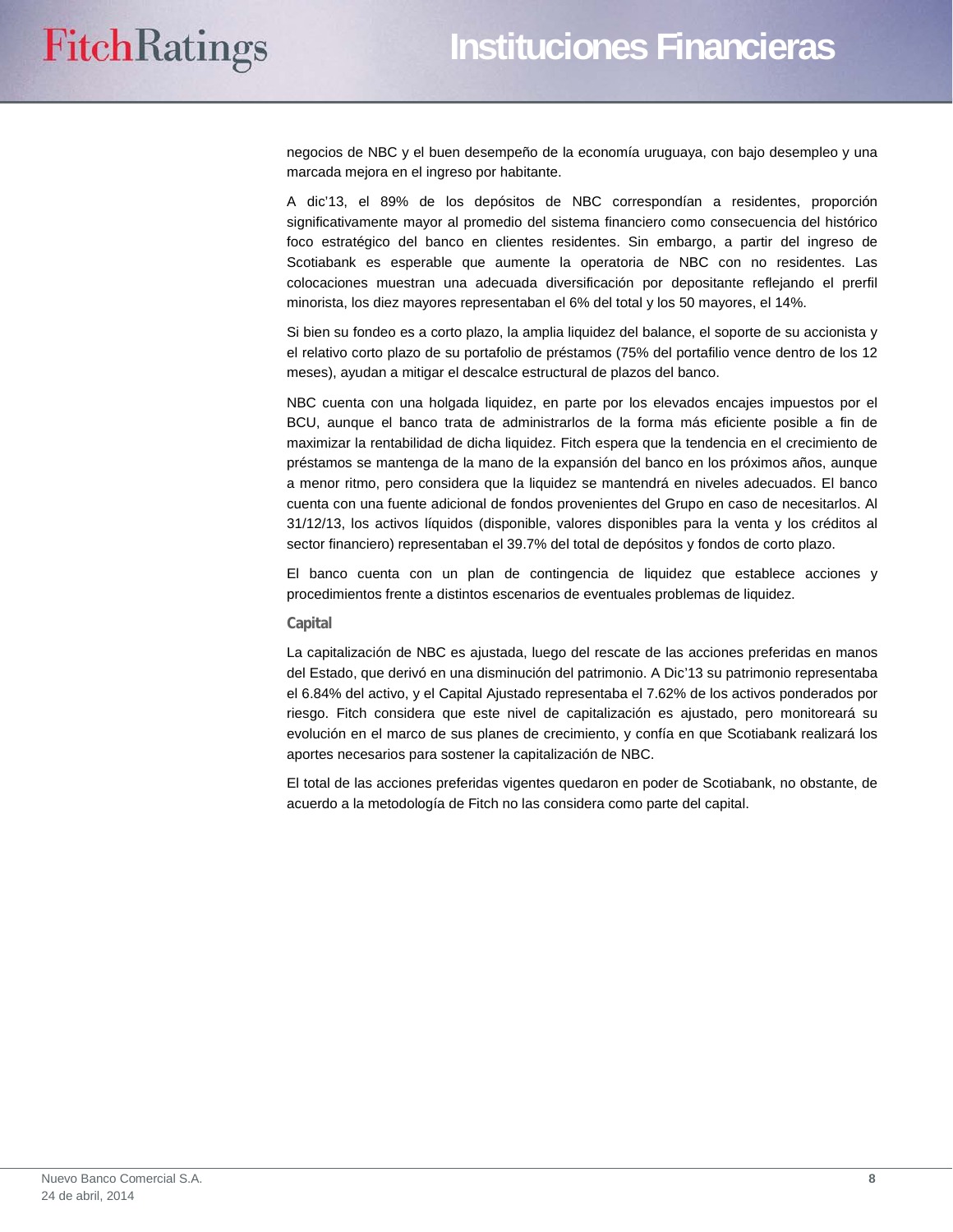## **Dictamen**

El Consejo de Calificación de Fitch Uruguay Calificadora de Riesgo S.A., reunido el día 24 de abril de 2014, ha decidido **confirmar** la siguiente calificación de Nuevo Banco Comercial S.A**.**:

- Calificación Nacional de Largo Plazo en 'AAA(uy)'; perspectiva Estable.

La calificación de NBC se sustenta en el soporte de su accionista The Bank of Nova Scotia (Scotiabank), con el 100% de participación accionaria.

La perspectiva de la calificación nacional de largo plazo es estable. Un marcado deterioro en la calidad crediticia de su accionista y/o una menor disposición a proveer soporte al banco podrían afectar negativamente la calificación de NBC, sin embargo, este escenario es poco probable.

**La categoría AAA(uy) tiene el siguiente significado**: AAA(uy) nacional implica la máxima calificación asignada por Fitch en su escala de calificaciones nacionales del país. Esta calificación se asigna al mejor crédito respecto de otros emisores o emisiones del país.

Los signos "+" ó "-" podrán ser añadidos a una calificación nacional para mostrar una mayor o menor importancia relativa dentro de la correspondiente categoría, y no alteran la definición de la categoría a la cual se los añade.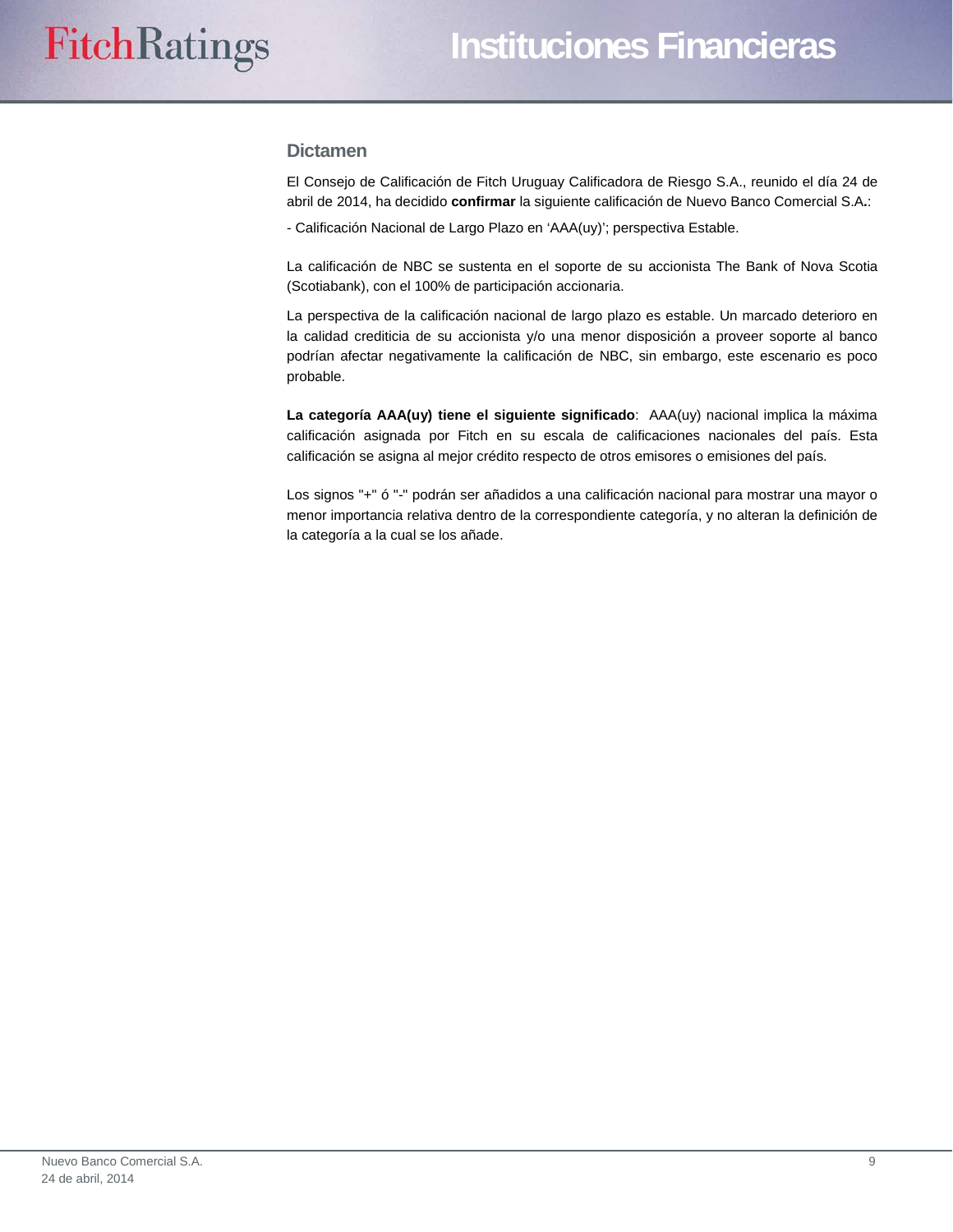## **Nuevo Banco Comercial S.A.**

**Estado de Resultados**

|                                                                                     | 31 dic 2013 |                          | 31 dic 2012 |                          | 31 dic 2011 |                          | 31 dic 2010 |                          | 31 dic 2009 |                |
|-------------------------------------------------------------------------------------|-------------|--------------------------|-------------|--------------------------|-------------|--------------------------|-------------|--------------------------|-------------|----------------|
|                                                                                     | Anual       | Como % de                | Anual       | Como % de                | Anual       | Como % de                | Anual       | Como % de                | Anual       | Como % de      |
|                                                                                     | UYU mill    | <b>Activos</b>           | UYU mill    | <b>Activos</b>           | UYU mill    | <b>Activos</b>           | UYU mill    | <b>Activos</b>           | UYU mill    | <b>Activos</b> |
|                                                                                     | Original    | Rentables                | Original    | Rentables                | Original    | Rentables                | Original    | Rentables                | Original    | Rentables      |
|                                                                                     |             |                          |             |                          |             |                          |             |                          |             |                |
| 1. Intereses por Financiaciones                                                     | 2.905,6     | 10,03                    | 2.070,2     | 7,02                     | 1.773,0     | 6,54                     | 1.432,0     | 5,88                     | 1.395,1     | 6,60           |
| 2. Otros Intereses Cobrados                                                         | 157,5       | 0,54                     | 123,7       | 0,42                     | 195,8       | 0,72                     | 196,4       | 0,81                     | 133,9       | 0,63           |
| 3. Ingresos por Dividendos                                                          | n.a.        | ÷,                       | n.a.        | ÷.                       | n.a.        | $\sim$                   | n.a.        | $\overline{\phantom{a}}$ | n.a.        |                |
| 4. Ingresos Brutos por Intereses                                                    | 3.063.2     | 10.57                    | 2.193.9     | 7.44                     | 1.968,8     | 7.26                     | 1.628.4     | 6,68                     | 1.529.0     | 7,23           |
| 5. Intereses por depósitos                                                          | 349,5       | 1,21                     | 249,4       | 0,85                     | 147,0       | 0,54                     | 152,2       | 0,62                     | 162,9       | 0,77           |
| 6. Otros Intereses Pagados                                                          | 33,1        | 0, 11                    | 11,7        | 0,04                     | 3,8         | 0,01                     | 8,7         | 0,04                     | 1,1         | 0,01           |
| 7. Total Intereses Pagados                                                          | 382,6       | 1,32                     | 261,1       | 0,89                     | 150,8       | 0,56                     | 160,9       | 0,66                     | 163.9       | 0,78           |
| 8. Ingresos Netos por Intereses                                                     | 2.680,6     | 9.25                     | 1.932,8     | 6.55                     | 1.818,0     | 6.70                     | 1.467,5     | 6,02                     | 1.365,1     | 6,46           |
| 9. Resultado Neto por operaciones de Intermediación y Derivados                     | $-24,7$     | $-0,09$                  | $-24,2$     | $-0.08$                  | $-13,7$     | $-0,05$                  | 1,3         | 0,01                     | $-41,2$     | $-0,20$        |
| 10. Resultado Neto por Títulos Valores                                              | 32,1        | 0, 11                    | 76,1        | 0,26                     | 84,2        | 0,31                     | 216,0       | 0,89                     | 209,1       | 0,99           |
| 11. Resultado Neto por Activos valuados a FV a través del estado de resultados      | 0.1         | 0,00                     | $-1,1$      | 0,00                     | 3,8         | 0,01                     | 8,9         | 0,04                     | 14,2        | 0,07           |
| 12. Resultado Neto por Seguros                                                      | n.a.        | $\ddot{\phantom{0}}$     | n.a.        | ÷.                       | n.a.        | ÷,                       | n.a.        | $\ddot{\phantom{0}}$     | n.a.        |                |
| 13. Ingresos Netos por Servicios                                                    | 906,1       | 3,13                     | 835.2       | 2,83                     | 439,1       | 1,62                     | 448.3       | 1,84                     | 441.7       | 2,09           |
| 14. Otros Ingresos Operacionales                                                    | 270,2       | 0,93                     | 224,7       | 0,76                     | 242,5       | 0,89                     | 320,0       | 1,31                     | $-131,8$    | $-0.62$        |
| 15. Ingresos Operativos (excl. intereses)                                           | 1.183,8     | 4,09                     | 1.110,7     | 3,77                     | 755,9       | 2,79                     | 994,5       | 4,08                     | 491,9       | 2,33           |
| 16. Gastos de Personal                                                              | 1.824,0     | 6,30                     | 1.589,4     | 5,39                     | 1.362,7     | 5,02                     | 1.265,8     | 5,20                     | 1.728,1     | 8,18           |
| 17. Otros Gastos Administrativos                                                    | 1.512,1     | 5,22                     | 1.398,5     | 4,74                     | 937,7       | 3,46                     | 813,0       | 3,34                     | 879,6       | 4,16           |
| 18. Total Gastos de Administración                                                  | 3.336,1     | 11,52                    | 2.988,0     | 10,13                    | 2.300,4     | 8,48                     | 2.078,8     | 8,53                     | 2.607,7     | 12,34          |
| 19. Resultado por participaciones - Operativos                                      | n.a.        | $\blacksquare$           | n.a.        | $\sim$                   | n.a.        | $\overline{\phantom{a}}$ | n.a.        | $\sim$                   | n.a.        |                |
| 20. Resultado Operativo antes de Cargos por Incobrabilidad                          | 528,3       | 1,82                     | 55,5        | 0.19                     | 273,5       | 1,01                     | 383,3       | 1,57                     | (750, 7)    | (3, 55)        |
| 21. Cargos por Incobrabilidad                                                       | 437.9       | 1,51                     | 27.9        | 0.09                     | 319,8       | 1,18                     | 237.5       | 0.97                     | 176.1       | 0,83           |
| 22. Cargos por Otras Previsiones                                                    | 2.8         | 0,01                     | n.a.        | $\overline{\phantom{a}}$ | n.a.        | $\overline{\phantom{a}}$ | 0.3         | 0,00                     | 0.0         | 0.00           |
| 23. Resultado Operativo                                                             | 87,6        | 0, 30                    | 27,7        | 0,09                     | (46, 3)     | (0, 17)                  | 145,4       | 0,60                     | (926, 8)    | (4, 38)        |
| 24. Resultado por participaciones - No Operativos                                   | n.a.        | $\overline{\phantom{a}}$ | n.a.        | $\sim$                   | n.a.        | $\overline{\phantom{a}}$ | n.a.        | $\overline{\phantom{a}}$ | n.a.        |                |
| 25. Ingresos No Recurrentes                                                         | 226.6       | 0,78                     | 4,9         | 0.02                     | 0,9         | 0,00                     | 0,2         | 0,00                     | 2,3         | 0,01           |
| 26. Egresos No Recurrentes                                                          | 517.3       | 1.79                     | 0.1         | 0.00                     | 20,0        | 0.07                     | 2.9         | 0,01                     | 3.2         | 0,02           |
| 27. Cambios en el valor de mercado de deuda propia                                  | n.a.        | $\overline{\phantom{a}}$ | n.a.        | $\overline{\phantom{a}}$ | n.a.        | ÷.                       | n.a.        | ÷.                       | n.a.        |                |
| 28. Otro Resultado No Recurrente Neto                                               | n.a.        | $\sim$                   | n.a.        | $\sim$                   | n.a.        | ÷.                       | $-176.8$    | $-0,73$                  | $-410.6$    | $-1.94$        |
| 29. Resultado Antes de Impuestos                                                    | (203, 1)    | (0, 70)                  | 32,4        | 0,11                     | (65, 4)     | (0, 24)                  | (34, 0)     | (0, 14)                  | (1.338, 4)  | (6, 33)        |
| 30. Impuesto a las Ganancias                                                        | 0, 1        | 0,00                     | 0,2         | 0,00                     | 0, 1        | 0,00                     | 0, 1        | 0,00                     | 0, 1        | 0,00           |
| 31. Ganancia/Pérdida de Operaciones discontinuadas                                  | n.a.        |                          | n.a.        |                          | n.a.        | $\overline{\phantom{a}}$ | n.a.        | $\overline{\phantom{a}}$ | n.a.        |                |
| 32. Resultado Neto                                                                  | (203, 2)    | (0, 70)                  | 32,2        | 0,11                     | (65, 5)     | (0, 24)                  | (34,1)      | (0, 14)                  | (1.338, 5)  | (6, 33)        |
| 33. Resultado por diferencias de Valuación de inversiones disponibles para la venta | $-41,6$     | $-0, 14$                 | 14,2        | 0,05                     | $-11,6$     | $-0,04$                  | 1,3         | 0,01                     | 257,3       | 1,22           |
| 34. Revaluación del Activo Fijo                                                     | n.a.        | $\overline{\phantom{a}}$ | 76,3        | 0,26                     | 40,9        | 0, 15                    | 61,8        | 0,25                     | 68,3        | 0,32           |
| 35. Resultados por Diferencias de Cotización                                        | n.a.        | $\overline{\phantom{a}}$ | n.a.        |                          | n.a.        | $\overline{\phantom{a}}$ | n.a.        | $\sim$                   | n.a.        |                |
| 36. Otros Ajustes de Resultados                                                     | $-0,3$      | 0,00                     | 0,3         | 0,00                     | 0,0         | 0,00                     | 0,0         | 0,00                     | 9,9         | 0,05           |
| 37. Resultado Neto Ajustado                                                         | (245, 2)    | (0, 85)                  | 123,0       | 0.42                     | (36, 2)     | (0, 13)                  | 29.0        | 0,12                     | (1.003, 0)  | (4, 75)        |
| 38. Memo: Resultado Neto Atribuible a Intereses Minoritarios                        | n.a.        | $\blacksquare$           | n.a.        | $\overline{\phantom{a}}$ | n.a.        | $\overline{\phantom{a}}$ | n.a.        | $\sim$                   | n.a.        |                |
| 39. Memo: Resultado Neto Después de Asignación Atribuible a Intereses Minoritarios  | $-203.2$    | $-0.70$                  | 32.2        | 0.11                     | $-65,5$     | $-0.24$                  | $-34,1$     | $-0, 14$                 | $-1.338.5$  | $-6,33$        |
| 40. Memo: Dividendos relacionados al período                                        | n.a.        |                          | n.a.        |                          | n.a.        |                          | n.a.        |                          | n.a.        |                |
| 41. Memo: Dividendos de Acciones Preferidas del Período                             | n.a.        |                          | n.a.        |                          | n.a.        | $\tilde{\phantom{a}}$    | n.a.        |                          | n.a.        |                |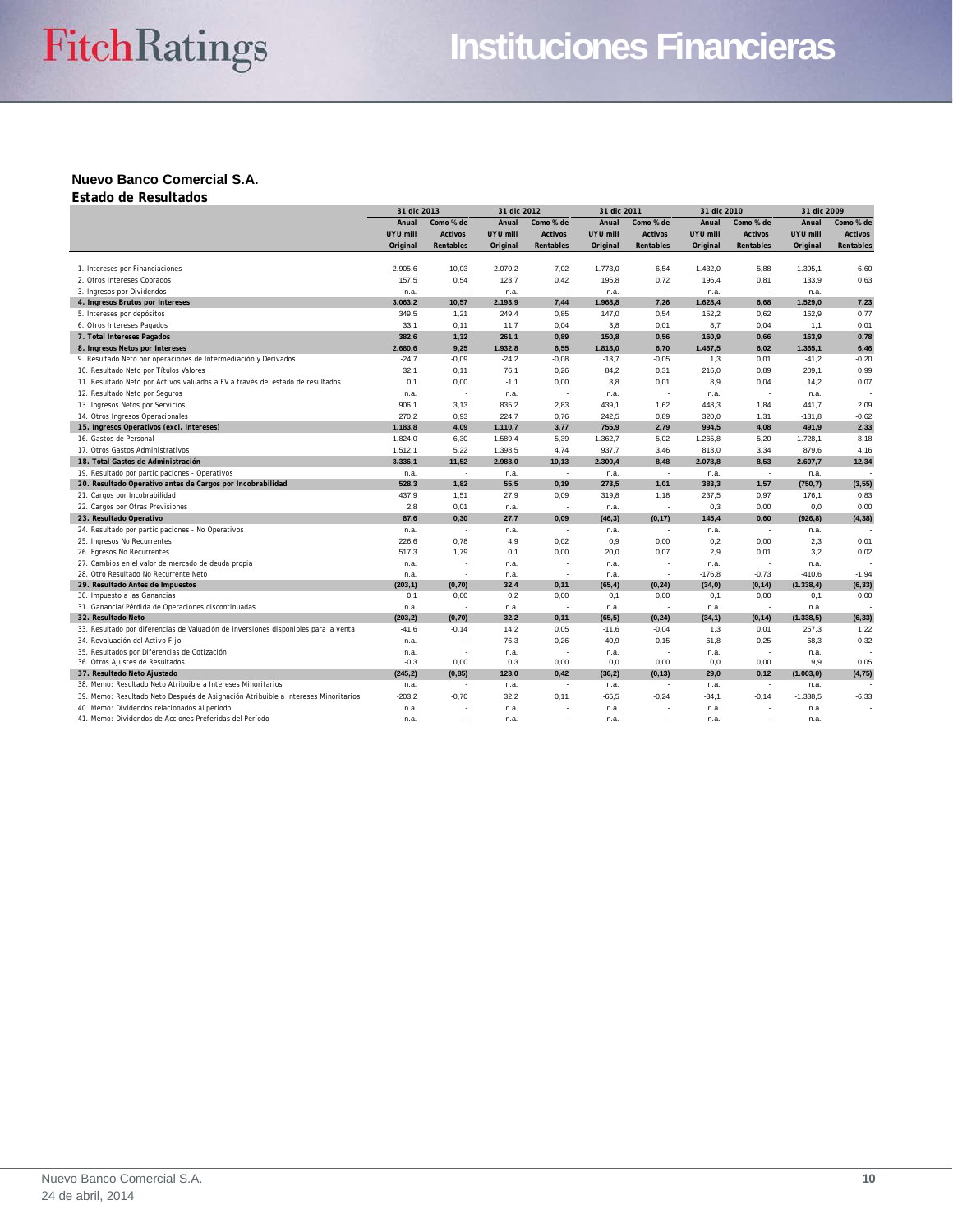**Nuevo Banco Comercial S.A.**

|  | Estado de Situación Patrimonial |
|--|---------------------------------|
|  |                                 |

|                                                                                                  | 31 dic 2013          |                          | 31 dic 2012          |                          | 31 dic 2011          |                          |                      | 31 dic 2010     |                      | 31 dic 2009     |
|--------------------------------------------------------------------------------------------------|----------------------|--------------------------|----------------------|--------------------------|----------------------|--------------------------|----------------------|-----------------|----------------------|-----------------|
|                                                                                                  | Anual                | Como                     | Anual                | Como                     | Anual                | Como                     | Anual                | Como            | Anual                | Como            |
|                                                                                                  | UYU mill<br>Original | % de<br>Activos          | UYU mill<br>Original | % de<br>Activos          | UYU mill<br>Original | % de<br>Activos          | UYU mill<br>Original | % de<br>Activos | UYU mill<br>Original | % de<br>Activos |
| Activos                                                                                          |                      |                          |                      |                          |                      |                          |                      |                 |                      |                 |
| A. Préstamos                                                                                     |                      |                          |                      |                          |                      |                          |                      |                 |                      |                 |
| 1. Préstamos Hipotecarios                                                                        | n.a.                 |                          | n.a.                 |                          | n.a.                 |                          | n.a.                 |                 | n.a.                 |                 |
| 2. Otros Préstamos Hipotecarios                                                                  | n.a.                 |                          | n.a.                 |                          | n.a.                 |                          | n.a                  |                 | n.a.                 |                 |
| 3. Préstamos de Consumo                                                                          | n.a.                 |                          | n.a.                 |                          | n.a.                 |                          | n.a.                 |                 | n.a.                 |                 |
| 4. Préstamos Comerciales                                                                         | n.a.                 |                          | n.a.                 |                          | n.a.                 |                          | n.a.                 |                 | n.a.                 |                 |
| 5. Otros Préstamos<br>6. Previsiones por riesgo de incobrabilidad                                | 26.085,3<br>977,7    | 63,91<br>2,40            | 22.291,1<br>1.010,3  | 64,19<br>2,91            | 18.549,2<br>1.326,9  | 55,32<br>3.96            | 14.180,5<br>1.137,1  | 47,83<br>3.84   | 12.543,7<br>992,9    | 48,32<br>3,82   |
| 7. Préstamos Netos de Previsiones                                                                | 25.107,5             | 61,51                    | 21.280,8             | 61,28                    | 17.222,3             | 51,36                    | 13.043,4             | 43,99           | 11.550,8             | 44,49           |
| 8. Préstamos Brutos                                                                              | 26.085,3             | 63,91                    | 22.291,1             | 64,19                    | 18.549,2             | 55,32                    | 14.180,5             | 47,83           | 12.543,7             | 48,32           |
| 9. Memo: Financiaciones en Situación Irregular                                                   | 597,5                | 1,46                     | 612,4                | 1,76                     | 580,3                | 1,73                     | 400,6                | 1,35            | 315,0                | 1,21            |
| 10. Memo: Préstamos a Valor Razonable                                                            | n.a.                 |                          | n.a.                 |                          | n.a.                 |                          | n.a.                 |                 | n.a.                 |                 |
| <b>B. Otros Activos Rentables</b>                                                                |                      |                          |                      |                          |                      |                          |                      |                 |                      |                 |
| 1. Depósitos en Bancos<br>2. Operaciones de Pase y Colaterales en Efectivo                       | 1.362,2<br>n.a.      | 3,34                     | 5.744,1<br>n.a.      | 16,54                    | 4.585,9<br>n.a.      | 13,68                    | 6.163,7<br>n.a.      | 20,79           | 5.104,2<br>n.a.      | 19,66           |
| 3. Títulos Valores para Compraventa o Intermediación                                             | n.a.                 | ٠,                       | n.a.                 |                          | 5,9                  | 0,02                     | 44,0                 | 0, 15           | 232,3                | 0,90            |
| 4. Derivados                                                                                     | 306,6                | 0,75                     | 460,8                | 1,33                     | 539,8                | 1,61                     | 592,8                | 2,00            | 125,8                | 0,48            |
| 4. Títulos Valores disponibles para la venta                                                     | 2.121,0              | 5,20                     | 1.778,3              | 5,12                     | 4.384,8              | 13,08                    | 4.014,8              | 13,54           | 3.655,7              | 14,08           |
| 5. Títulos registrados a costo más rendimiento                                                   | n.a.                 |                          | n.a.                 |                          | 14,9                 | 0,04                     | 20,5                 | 0,07            | 29,0                 | 0,11            |
| 6. Inversiones en Sociedades                                                                     | n.a.                 |                          | n.a.                 |                          | n.a.                 |                          | n.a.                 |                 | n.a.                 |                 |
| 7. Otras inversiones<br>8. Total de Títulos Valores                                              | 70,6<br>2.498,3      | 0, 17<br>6, 12           | 229,7<br>2.468,8     | 0,66<br>7,11             | 368,1<br>5.313,6     | 1,10<br>15,85            | 482,5<br>5.154,6     | 1,63<br>17,38   | 439,8<br>4.482,6     | 1,69<br>17,27   |
| 9. Memo: Títulos Públicos incluidos anteriormente                                                | 2.033,7              | 4,98                     | 408,2                | 1,18                     | n.a.                 |                          | n.a.                 |                 | n.a.                 |                 |
| 10. Memo: Total de Títulos Comprometidos                                                         | n.a.                 |                          | n.a.                 |                          | n.a.                 |                          | n.a.                 |                 | n.a.                 |                 |
| 11. Inversiones en inmuebles                                                                     | n.a.                 |                          | n.a.                 |                          | n.a.                 |                          | n.a                  |                 | n.a.                 |                 |
| 12. Activos en Compañías de Seguros                                                              | n.a.                 |                          | n.a.                 |                          | n.a.                 |                          | n.a.                 |                 | n.a.                 |                 |
| 13. Otros Activos por Intermediación Financiera                                                  | n.a.                 |                          | n.a                  |                          | n.a.                 |                          | n.a                  |                 | n.a.                 |                 |
| 13. Activos Rentables Totales<br>C. Activos No Rentables                                         | 28.968,0             | 70,97                    | 29.493,6             | 84,93                    | 27.121,8             | 80,88                    | 24.361,8             | 82,16           | 21.137,6             | 81,42           |
| 1. Disponibilidades                                                                              | 10.637,6             | 26,06                    | 3.846,5              | 11,08                    | 4.692,0              | 13,99                    | 3.623.8              | 12,22           | 3.229,0              | 12,44           |
| 2. Memo: Exigencia de efectivo mínimo en item anterior                                           | n.a.                 |                          | n.a.                 |                          | n.a.                 |                          | n.a.                 |                 | n.a.                 |                 |
| 3. Bienes Diversos                                                                               | n.a.                 |                          | n.a.                 |                          | n.a.                 |                          | n.a.                 |                 | n.a.                 |                 |
| 4. Bienes de Uso                                                                                 | 703,9                | 1,72                     | 832,9                | 2,40                     | 838,6                | 2,50                     | 878,9                | 2,96            | 894,2                | 3,44            |
| 5. Llave de Negocio<br>6. Otros Activos Intangibles                                              | n.a.<br>25,4         | 0,06                     | n.a.<br>49,1         | 0,14                     | n.a.<br>70,6         | 0,21                     | n.a.<br>79.9         | 0,27            | n.a.<br>75,5         | 0,29            |
| 7. Créditos Impositivos Corrientes                                                               | n.a.                 |                          | n.a.                 |                          | n.a.                 |                          | n.a.                 |                 | n.a.                 |                 |
| 8. Impuestos Diferidos                                                                           | n.a.                 |                          | n.a.                 |                          | n.a.                 |                          | n.a.                 |                 | n.a.                 |                 |
| 9. Operaciones Discontinuadas                                                                    | n.a.                 |                          | n.a.                 |                          | n.a.                 |                          | n.a.                 |                 | n.a.                 |                 |
| 10. Otros Activos                                                                                | 483,3                | 1,18                     | 502,9                | 1,45                     | 810,5                | 2,42                     | 706.1                | 2,38            | 623,5                | 2,40            |
| 11. Total de Activos                                                                             | 40.818,1             | 100,00                   | 34.725,0             | 100,00                   | 33.533,5             | 100,00                   | 29.650,4             | 100,00          | 25.959,8             | 100,00          |
| Pasivos y Patrimonio Neto<br>D. Pasivos Onerosos                                                 |                      |                          |                      |                          |                      |                          |                      |                 |                      |                 |
| 1. Cuenta Corriente                                                                              | 12.386,8             | 30,35                    | 10.584,9             | 30,48                    | 10.846,3             | 32,34                    | 8.611,5              | 29,04           | 6.532,8              | 25,17           |
| 2. Caja de Ahorro                                                                                | 14.002,3             | 34,30                    | 12.439,0             | 35,82                    | 11.011,0             | 32,84                    | 9.469,0              | 31,94           | 8.062,0              | 31,06           |
| 3. Plazo Fijo                                                                                    | 6.978,4              | 17,10                    | 5.814,0              | 16,74                    | 6.111,8              | 18,23                    | 5.309,6              | 17,91           | 5.992,0              | 23,08           |
| 4. Total de Depósitos de clientes                                                                | 33.367,6             | 81,75                    | 28.837,9             | 83,05                    | 27.969,2             | 83,41                    | 23.390,0             | 78,89           | 20.586,8             | 79,30           |
| 5. Préstamos de Entidades Financieras                                                            | 2.213,6              | 5,42                     | 1.138,1              | 3,28                     | 938,9                | 2,80                     | 1.105,7              | 3,73            | 542,1                | 2,09            |
| 6. Operaciones de Pase y Colaterales en Efectivo<br>7. Otros Depósitos y Fondos de Corto Plazo   | n.a.<br>n.a.         |                          | n.a.<br>382,7        | 1,10                     | n.a.<br>23,4         | 0,07                     | n.a.<br>120,6        | 0,41            | n.a.<br>36,5         | 0,14            |
| 8. Total de Depósitos, Préstamos a Entidades Financieras y Fond                                  | 35.581,2             | 87,17                    | 30.358,7             | 87,43                    | 28.931,5             | 86,28                    | 24.616,4             | 83,02           | 21.165,4             | 81,53           |
| 9. Pasivos Financieros de Largo Plazo                                                            | n.a.                 |                          | n.a.                 |                          | n.a.                 |                          | n.a.                 |                 | n.a.                 |                 |
| 10. Deuda Subordinanda                                                                           | 983,9                | 2,41                     | 504,4                | 1,45                     | n.a.                 |                          | n.a.                 |                 | n.a.                 |                 |
| 11. Otras Fuentes de Fondeo                                                                      | n.a.                 |                          | n.a.                 |                          | n.a.                 |                          | n.a                  |                 | n.a.                 |                 |
| 12. Total de Fondos de Largo plazo<br>12. Derivados                                              | 36.565,1             | 89,58                    | 30.863,1             | 88,88                    | 28.931,5             | 86,28                    | 24.616,4             | 83,02           | 21.165,4             | 81,53           |
| 14. Otros Pasivos por Intermediación Financiera                                                  | 306,7<br>n.a.        | 0,75                     | 481,8<br>n.a.        | 1,39                     | 536,3<br>n.a.        | 1,60                     | 598,0<br>n.a         | 2,02            | 131,7<br>n.a.        | 0,51            |
| 15. Total de Pasivos Onerosos                                                                    | 36.871,7             | 90,33                    | 31.344,9             | 90,27                    | 29.467,8             | 87,88                    | 25.214,3             | 85,04           | 21.297,1             | 82,04           |
| E. Pasivos No Onerosos                                                                           |                      |                          |                      |                          |                      |                          |                      |                 |                      |                 |
| 1. Deuda valuada a Fair Value                                                                    | n.a.                 | $\overline{\phantom{a}}$ | n.a.                 | $\overline{\phantom{a}}$ | n.a.                 | $\overline{\phantom{a}}$ | n.a.                 | ٠.              | n.a.                 |                 |
| 2. Previsiones por riesgo de incobrabilidad                                                      | n.a.                 |                          | 64,7                 | 0, 19                    | 82,2                 | 0,25                     | 80,9                 | 0,27            | 70,2                 | 0,27            |
| 3. Otras Previsiones<br>4. Pasivos Impositivos corrientes                                        | 731,8<br>n.a.        | 1,79                     | 411,0<br>n.a.        | 1,18                     | 242,9<br>n.a.        | 0,72                     | 214,4<br>n.a.        | 0,72            | 769,3<br>n.a.        | 2,96            |
| 5. Impuestos Diferidos                                                                           | n.a.                 |                          | n.a.                 |                          | n.a.                 |                          | n.a                  |                 | n.a.                 |                 |
| 6. Otros Pasivos Diferidos                                                                       | n.a.                 |                          | n.a.                 |                          | n.a.                 |                          | n.a.                 |                 | n.a.                 |                 |
| 7. Operaciones Discontinuadas                                                                    | n.a.                 |                          | n.a.                 |                          | n.a.                 |                          | n.a.                 |                 | n.a.                 |                 |
| 8. Pasivos por Seguros                                                                           | n.a.                 |                          | n.a.                 |                          | n.a.                 |                          | n.a.                 |                 | n.a.                 |                 |
| 9. Otros Pasivos no onerosos                                                                     | 421,2                | 1,03                     | 401,2                | 1,16                     | 347,2                | 1,04                     | 420,7                | 1,42            | 308,9                | 1,19            |
| 10. Total de Pasivos                                                                             | 38.024,8             | 93,16                    | 32.221,7             | 92,79                    | 30.140,1             | 89,88                    | 25.930,4             | 87,45           | 22.445,5             | 86,46           |
| F. Capital Hibrido<br>1. Acciones Preferidas y Capital Híbrido contabilizado como deuda          | 292,5                | 0,72                     | 218,5                | 0.63                     | 1.168,5              | 3,48                     | 1.453,6              | 4,90            | 1.453,6              | 5,60            |
| 2. Acciones Preferidas y Capital Híbrido contabilizado como Patrimo                              | n.a.                 |                          | n.a.                 |                          | n.a.                 |                          | n.a.                 |                 | n.a.                 |                 |
| G. Patrimonio Neto                                                                               |                      |                          |                      |                          |                      |                          |                      |                 |                      |                 |
| 1. Patrimonio Neto                                                                               | 2.542,8              | 6,23                     | 2.193,9              | 6,32                     | 2.195,5              | 6,55                     | 2.203,4              | 7,43            | 1.725,2              | 6,65            |
| 2. Participación de Terceros                                                                     | n.a.                 |                          | n.a.                 |                          | n.a.                 |                          | n.a.                 |                 | n.a.                 |                 |
| 3. Reservas por valuación de Títulos Valores                                                     | $-41,6$              | $-0, 10$                 | 14,4                 | 0,04                     | $-11,6$              | $-0,03$                  | 1,3                  | 0,00            | 267,2                | 1,03            |
| 4. Reservas por corrección de tipo de cambio<br>5. Diferencias de valuación no realizada y Otros | n.a.<br>$-0,3$       | 0,00                     | n.a.<br>76,3         | 0,22                     | n.a.<br>40,9         | 0,12                     | n.a.<br>61,8         | 0,21            | n.a.<br>68,3         | 0,26            |
| 6. Total del Patrimonio Neto                                                                     | 2.500,9              | 6, 13                    | 2.284,7              | 6,58                     | 2.224,8              | 6,63                     | 2.266,5              | 7,64            | 2.060,7              | 7,94            |
| 7. Total de Pasivos y Patrimonio Neto                                                            | 40.818,1             | 100,00                   | 34.724,9             | 100,00                   | 33.533,5             | 100,00                   | 29.650,4             | 100,00          | 25.959,8             | 100,00          |
| 8. Memo: Capital Ajustado                                                                        | 2.475,5              | 6,06                     | 2.235,6              | 6,44                     | 2.154,2              | 6,42                     | 2.186,6              | 7,37            | 1.985,1              | 7,65            |
| 9. Memo: Capital Elegible                                                                        | n.a.                 |                          | n.a.                 |                          | n.a.                 |                          | n.a                  |                 | n.a.                 |                 |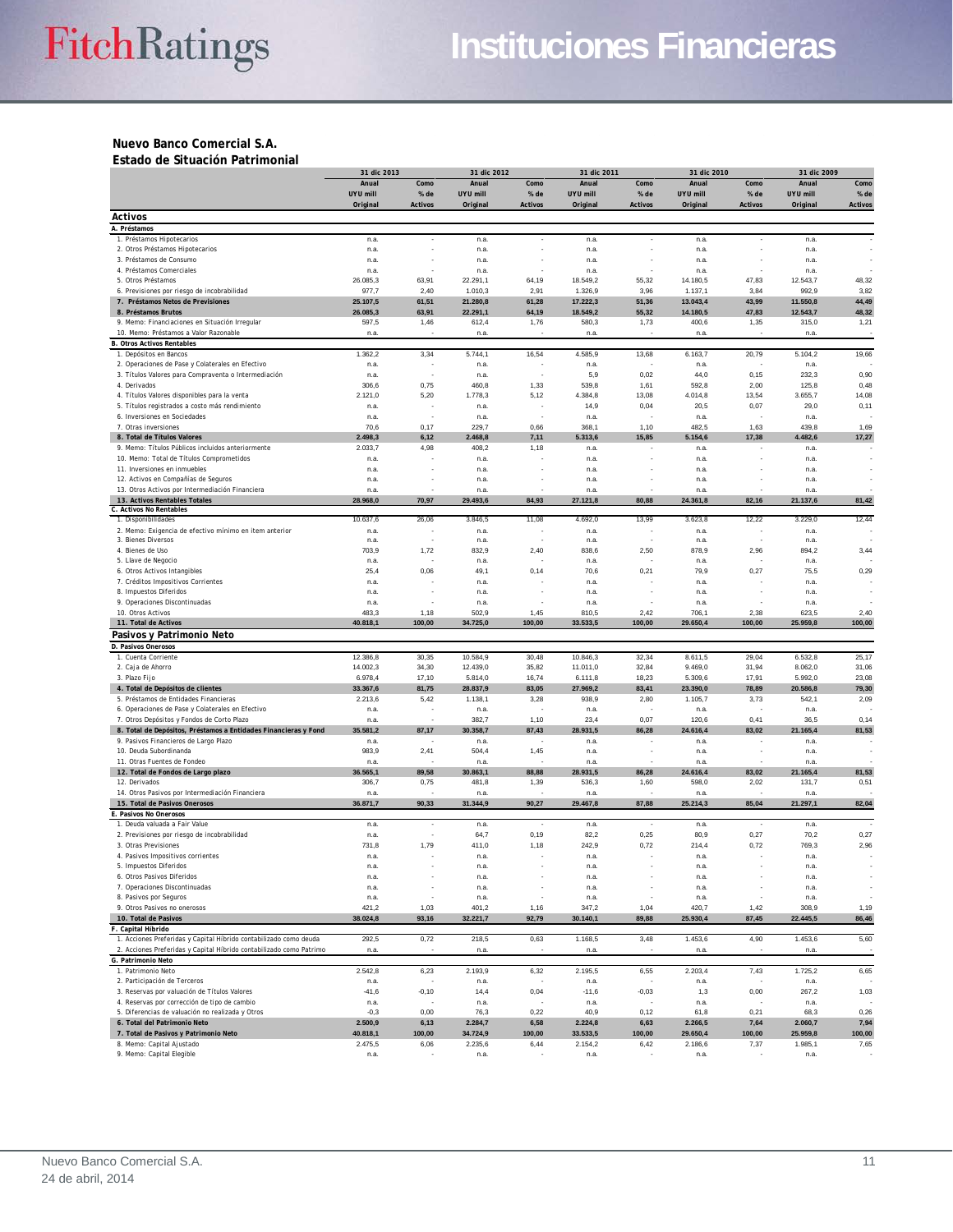**Nuevo Banco Comercial S.A. Ratios**

|                                                                                                        | 31 dic 2013 | 31 dic 2012 | 31 dic 2011 | 31 dic 2010 | 31 dic 2009 |
|--------------------------------------------------------------------------------------------------------|-------------|-------------|-------------|-------------|-------------|
|                                                                                                        | Anual       | Anual       | Anual       | Anual       | Anual       |
|                                                                                                        |             |             |             |             |             |
| A. Ratios de Rentabilidad - Intereses                                                                  |             |             |             |             |             |
| 1. Intereses por Financiaciones / Préstamos brutos (Promedio)                                          | 12,04       | 10,14       | 10,83       | 10,72       | 10,24       |
| 2. Intereses Pagados por Depósitos/Depósitos (Promedio)                                                | 1,09        | 0,88        | 0,57        | 0,69        | 0,71        |
| 3. Ingresos por Intereses/ Activos Rentables (Promedio)                                                | 10,02       | 7,75        | 7,65        | 7,16        | 7,27        |
| 4. Intereses Pagados/ Pasivos Onerosos (Promedio)                                                      | 1,09        | 0,86        | 0,55        | 0,69        | 0,68        |
| 5. Ingresos Netos Por Intereses/ Activos Rentables (Promedio)                                          | 8,77        | 6,83        | 7,06        | 6,45        | 6,49        |
| 6. Ingresos Netos por Intereses menos Cargos por Incobrabilidad / Activos Rentables (Promedio)         | 7,34        | 6,73        | 5,82        | 5,41        | 5,65        |
| 7. Ingresos netos por Intereses menos Dividendos de Acciones Preferidas / Activos Rentables (Promedio) | 8.77        | 6.83        | 7.06        | 6,45        | 6,49        |
| B. Otros Ratios de Rentabilidad Operativa                                                              |             |             |             |             |             |
| 1. Ingresos no financieros / Total de Ingresos                                                         | 30,63       | 36,00       | 31,30       | 42,59       | 43,20       |
| 2. Gastos de Administración / Total de Ingresos                                                        | 86,33       | 98,95       | 86,92       | 81,32       | 108,50      |
| 3. Gastos de Administración / Activos (Promedio)                                                       | 8,62        | 8,75        | 7,28        | 7,48        | 8,90        |
| 4. Resultado Operativo antes de Cargos por Incobrabilidad / Patrimonio Neto (Promedio)                 | 21,64       | 1,21        | 13,25       | 22,07       | (7, 79)     |
| 5. Resultado Operativo antes de Cargos por Incobrabilidad / Activos (Promedio)                         | 1,37        | 0,09        | 1,10        | 1,72        | (0, 70)     |
| 6. Cargos por Incobrabilidad / Resultado Operativo antes de Cargos por Incobrabilidad                  | 83,43       | 87,79       | 92,40       | 49,81       | (86, 17)    |
| 7. Resultado Operativo / Patrimonio Neto (Promedio)                                                    | 3,59        | 0.15        | 1,01        | 11,07       | (14, 49)    |
| 8. Resultado Operativo / Activos (Promedio)                                                            | 0,23        | 0,01        | 0,08        | 0,86        | (1, 30)     |
| 9. Impuesto a las Ganancias / Resultado Antes de Impuestos                                             | (0,04)      | 0.61        | (0, 12)     | (0, 21)     | (0,01)      |
| 10. Resultado Operativo antes de Cargos por Incobrabilidad / Activos Ponderados por Riesgo             | 1,63        | 0,11        | 1,46        | 2,41        | (1, 20)     |
| 11. Resultado operativo / Activos Ponderados por Riesgo                                                | 0,27        | 0,01        | 0,11        | 1,21        | (2, 24)     |
| C. Otros Ratios de Rentabilidad                                                                        |             |             |             |             |             |
| 1. Resultado Neto / Patrimonio Neto (Promedio)                                                         | (8, 33)     | 1,23        | (2, 51)     | (1, 58)     | (50, 98)    |
| 2. Resultado Neto / Activos (Promedio)                                                                 | (0, 53)     | 0,09        | (0, 21)     | (0, 12)     | (4, 57)     |
| 3. Resultado Neto Ajustado / Patrimonio Neto (Promedio)                                                | (10, 04)    | 1,77        | (2, 95)     | (1, 52)     | (41, 18)    |
| 4. Resultado Neto Ajustado / Total de Activos Promedio                                                 | (0,63)      | 0,14        | (0, 24)     | (0, 12)     | (3,69)      |
| 5. Resultado Neto / Activos más Activos Administrados (Promedio)                                       | n.a.        | n.a.        | n.a.        | n.a.        | n.a.        |
| 6. Resultado neto / Activos Ponderados por Riesgo                                                      | (0,63)      | 0,11        | (0, 28)     | (0, 17)     | (7, 89)     |
| 7. Resultado neto ajustado / Activos Ponderados por Riesgo                                             | (0, 75)     | 0,17        | (0, 33)     | (0, 17)     | (6, 37)     |
| D. Capitalización                                                                                      |             |             |             |             |             |
| 1. Capital Ajustado / Riesgos Ponderados                                                               | 7,62        | 7,97        | 12,19       | 11,03       | 11,70       |
| 3. Tangible Common Equity/ Tangible Assets                                                             | 6,07        | 6,45        | 8,63        | 7,39        | 7,67        |
| 4. Tier 1 Regulatory Capital Ratio                                                                     | n.a.        | n.a.        | n.a.        | n.a.        | n.a.        |
| 5. Total Regulatory Capital Ratio                                                                      | 11,36       | 10,47       | 14,02       | 18,35       | 20,24       |
| 7. Patrimonio Neto / Activos                                                                           | 6,13        | 6,58        | 8,82        | 7,64        | 7,94        |
| 8. Dividendos Pagados y Declarados / Utilidad neta                                                     | n.a.        | n.a.        | n.a.        | n.a.        | n.a.        |
| 9. Dividendos Pagados y Declarados / Resultado Neto Ajustado                                           | n.a.        | n.a.        | n.a.        | n.a.        | n.a.        |
| 10. Dividendos y recompra de Acciones / Resultado Neto                                                 | n.a.        | n.a.        | n.a.        | n.a.        | n.a.        |
| 11. Resultado Neto - Dividendos pagados / Total del Patrimonio Neto                                    | (8, 13)     | 1,41        | (2, 21)     | (1, 50)     | (64, 95)    |
| E. Ratios de Calidad de Activos                                                                        |             |             |             |             |             |
| 1. Crecimiento del Total de Activos                                                                    | 17,55       | 3,55        | 13,10       | 14,22       | (20, 39)    |
| 2. Crecimiento de los Préstamos Brutos                                                                 | 17,02       | 20,17       | 30,81       | 13,05       | (14, 74)    |
| 3. Préstamos Irregulares / Total de Financiaciones                                                     | 2,29        | 2,75        | 3,13        | 2,83        | 2,51        |
| 4. Previsiones / Total de Financiaciones                                                               | 3,75        | 4,53        | 7,15        | 8,02        | 7,92        |
| 5. Previsiones / Préstamos Irregulares                                                                 | 163,64      | 164,97      | 228,64      | 283,84      | 315,19      |
| 6. Préstamos Irregulares Netos de Previsiones / Patrimonio Neto                                        | (15, 20)    | (17, 41)    | (25, 23)    | (32, 50)    | (32, 90)    |
| 7. Cargos por Incobrabilidad / Total de Financiaciones (Promedio)                                      | 1,81        | 0,14        | 1,95        | 1,78        | 1,29        |
| 8. Préstamos dados de baja en el período / Préstamos Brutos (Promedio)                                 | 0,56        | 0.89        | 0,77        | 0,80        | 1,21        |
| 9. Préstamos Irregulares + Bienes Diversos / Préstamos Brutos + Bienes Diversos                        | 2,29        | 2,75        | 3,13        | 2,83        | 2,51        |
| F. Ratios de Fondeo                                                                                    |             |             |             |             |             |
| 1. Préstamos / Depósitos de Clientes                                                                   | 78,18       | 77,30       | 66,32       | 60,63       | 60,93       |
| 2. Préstamos Interbancarios / Pasivos Interbancarios                                                   | 61,54       | 566,12      | 812,61      | 745,70      | 1.197,71    |
| 3. Depositos de clientes / Fondeo Total excluyendo Derivados                                           | 91,26       | 92,00       | 94,91       | 92,76       | 96,66       |